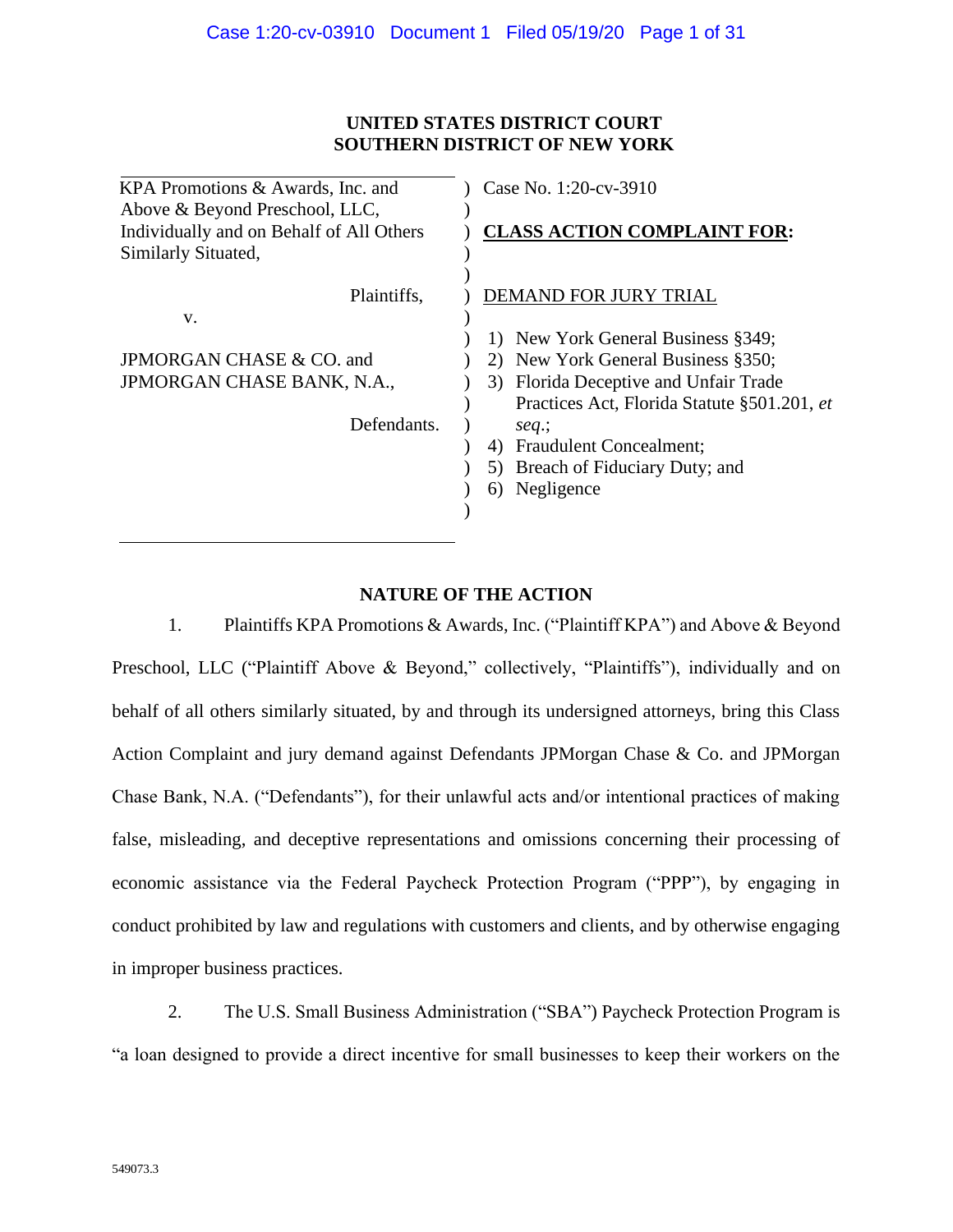#### Case 1:20-cv-03910 Document 1 Filed 05/19/20 Page 2 of 31

payroll." The loans are guaranteed by the federal government and are to be processed by banks on a "first-come, first-served" basis.<sup>1</sup>

3. In violation of these rules, various state laws, and their fiduciary duties, Defendants made false, misleading, and deceptive material statements and omissions to consumers and small business owners who were in need of financial relief and assistance as a result of the COVID-19 pandemic.

4. Specifically, Defendants knew that all loans through the PPP were vital to Plaintiffs and the Class members and critically time-sensitive given that the total amount of PPP funds were limited and the amount Defendants could loan pursuant to the PPP was capped. Defendants, as an approved lender, agreed to comply with all applicable rules, requirements and guidelines.<sup>2</sup>

5. However, Defendants intentionally ignored the equitable and critical guideline that loans would be processed on a "first come, first served" basis as required by the PPP. Rather, in order to maximize their financial gains, Defendants prioritized the processing of larger loans over smaller loans, thereby ensuring their receipt of greater origination fees, which were based on the loan amounts. For instance, Defendants prioritized processing the loans for large restaurant chains such as Ruth's Chris Steakhouse (approved \$20 million on April 7), Shake Shack (\$10 million), Potbelly Sandwich Shop (approved \$10 million on April 6), and Texas Taco Cabana (approved \$10 million on April 8). $3$ 

<sup>1</sup> [https://www.sba.gov/funding-programs/loans/coronavirus-relief-options/paycheck-protection](https://www.sba.gov/funding-programs/loans/coronavirus-relief-options/paycheck-protection-program#section-header-2)[program#section-header-2](https://www.sba.gov/funding-programs/loans/coronavirus-relief-options/paycheck-protection-program#section-header-2) (last accessed May 18, 2020) and SMALL BUSINESS ADMINISTRATION Interim Final Rule §m [Docket No. SBA-2020-0015] 13 CFR Part 120 Business Loan Program Temporary Changes; Paycheck Protection Program RIN 3245-AH34. <sup>2</sup> [https://www.sba.gov/sites/default/files/2020-04/PPP--Agreement-for-New-Lenders-Banks-](https://protect-us.mimecast.com/s/9EPICqxVz3uB1GACZ-81W?domain=sba.gov)[Credit-Unions-FCS-w-seal-fillable.pdf](https://protect-us.mimecast.com/s/9EPICqxVz3uB1GACZ-81W?domain=sba.gov) (last accessed May 18, 2020).

<sup>&</sup>lt;sup>3</sup> Since receiving the \$10 million and \$20 million loans, respectively, Shake Shack and Ruth's Chris Steakhouse have announced they will return the entire amount of the loans.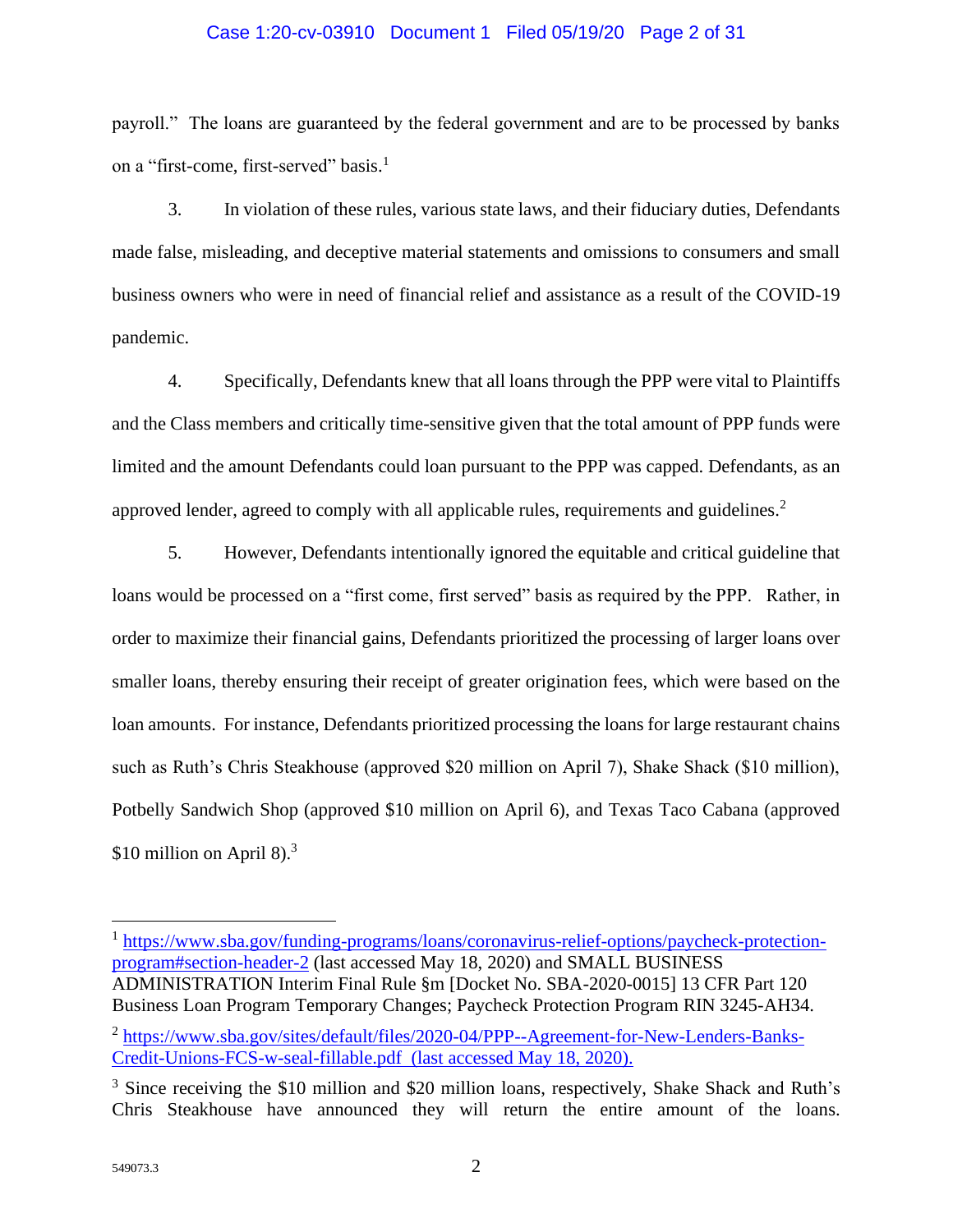#### Case 1:20-cv-03910 Document 1 Filed 05/19/20 Page 3 of 31

6. Indeed, news reports have revealed that banks provided preferential "concierge" treatment for their wealthiest clients, including a two-tiered system that provided fast-track procedures for the bank's most valuable customers that allowed such customers to avoid the cumbersome and buggy online portals which the ordinary "mom and pop" small businesses were required to use in order to apply for PPP loans.<sup>4</sup>

7. For every loan completed, Defendants received between 1% and 5% of the loan amount in fees, depending on the amount of the loan: 5% on loans for less than \$350,000; 3% for loans between \$350,000 and \$2,000,000; and 1% for loans for more than \$2,000,000. In total, Defendants and other banks received approximately \$10 billion in fees to date.

8. Defendants not only decided to line their own pockets at the expense of Plaintiffs and the Class members, they affirmatively chose to not disclose to any small business owners that they were prioritizing the larger loans and not following the PPP's official guidelines of processing loans on a "first come, first served" basis. This was further wrongdoing as Plaintiffs and the Class members could have decided to apply for PPP assistance through another financial institution. Defendants' material misrepresentations and omissions ensured that there was no arms-length transaction between Plaintiffs and the Class Members and otherwise violated the SBA's regulatory code of ethics.

9. Moreover, no reasonable consumer would have expected Defendants to prioritize the larger businesses in contradiction to the PPP guidelines and rules.

[<sup>\(</sup>https://www.businessinsider.com/ruths-chris-potbelly-chains-tk-million-in-small-business](https://www.businessinsider.com/ruths-chris-potbelly-chains-tk-million-in-small-business-loans-2020-4)[loans-2020-4\)](https://www.businessinsider.com/ruths-chris-potbelly-chains-tk-million-in-small-business-loans-2020-4) (last accessed May 18, 2020).

<sup>&</sup>lt;sup>4</sup> <https://www.nytimes.com/2020/04/22/business/sba-loans-ppp-coronavirus.html> (last accessed April 28, 2020).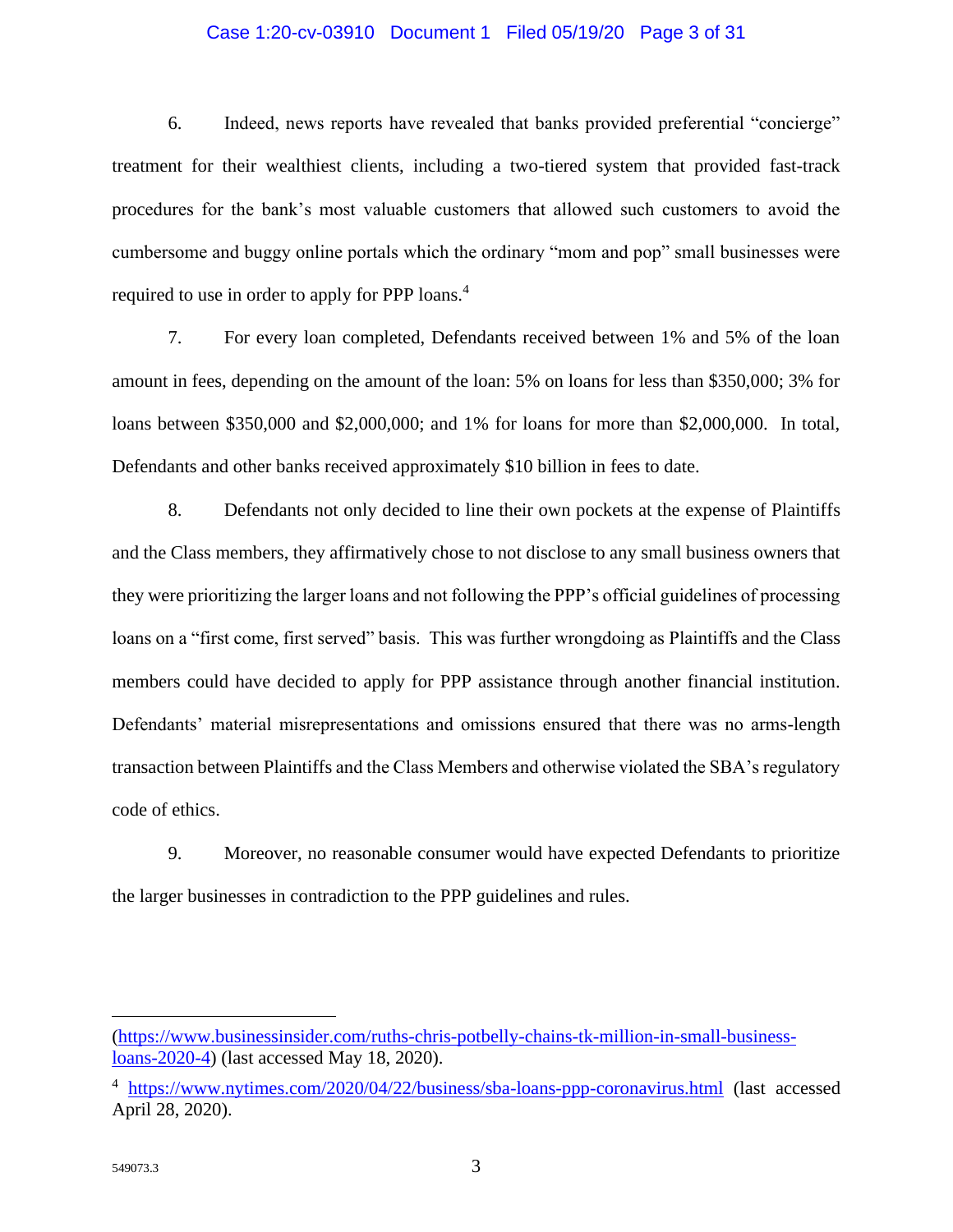#### Case 1:20-cv-03910 Document 1 Filed 05/19/20 Page 4 of 31

10. Plaintiffs and the Class members have suffered enormous and irreparable damages. The delay in their receipt of the much-needed federal funds caused by Defendants' misrepresentations, omissions, and wrongdoing has prevented applicants for the PPP loans, such as Plaintiffs, from receiving the economic assistance they so desperately sought.

#### **JURISDICTION AND VENUE**

11. This Court has subject matter jurisdiction over all causes of action under the Class Action Fairness Act of 2005 and 28 U.S.C. §1332, pursuant to which this Court has diversity jurisdiction because Plaintiffs and the Class members are citizens of states different than Defendants and because the amount in controversy exceeds the sum or value of \$5,000,000.

12. Venue is proper in this District pursuant to 28 U.S.C. §1391 because Defendant JPMorgan Chase & Co.'s headquarters are located in this District, Defendants conduct substantial business in this District, Defendants have intentionally availed themselves of the laws and markets of this District, and Defendants are subject to personal jurisdiction in this District.

### **PARTIES**

13. Plaintiff KPA is, and at all times relevant hereto has been, an S-Corporation with its principal place of business in West Palm Beach, Florida. Founded in 2008, Plaintiff KPA offers promotional products, recognition items, awards, medals, and plaques, and works with local companies, non-profits, school clubs, and PTOs to establish and manage individually logoed products.

14. Plaintiff Above & Beyond is, and at all times relevant hereto has been, a limited liability company with its principal place of business in Royal Palm Beach, Florida. Founded in 2018, Plaintiff Above & Beyond is a preschool that offers programs for children from six weeks of age through fifth grade.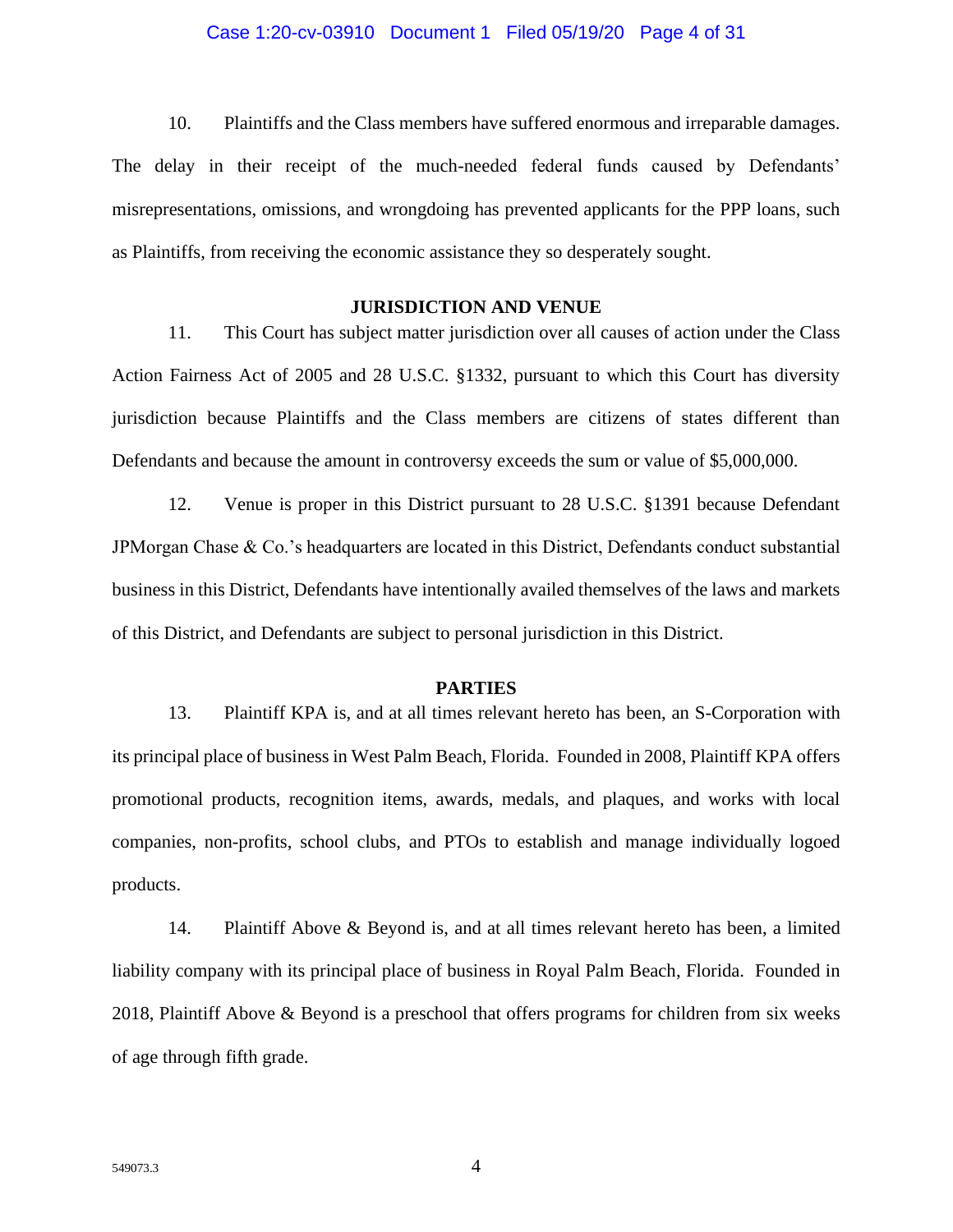#### Case 1:20-cv-03910 Document 1 Filed 05/19/20 Page 5 of 31

15. Defendant JPMorgan Chase Bank, N.A. ("Defendant Chase Bank") is headquartered in Columbus, Ohio. Defendant Chase Bank conducts substantial business in New York by maintaining physical locations within this District, serving customers, including small business owners, within this District, and marketing and advertising its services within this District. Defendant Chase Bank is a wholly-owned subsidiary of JPMorgan Chase & Co.

16. Defendant JPMorgan Chase & Co. ("Defendant Chase") is headquartered in New York, New York. It is a multinational financial services institution that provides investment, commercial, and private banking; asset management; and credit card services.

### **FACTUAL ALLEGATIONS**

17. As a result of the rapidly increasing number of cases and countries affected by COVID-19, on March 11, 2020, the World Health Organization's ("WHO") Director-General declared COVID-19 as a pandemic.

18. In response to the rapid spread of COVID-19 throughout Florida, on April 3, 2020, Florida's Governor Ron DeSantis issued Executive Order 20-91 ("Stay at Home Order"), which ordered Florida residents to stay at home.

19. The Stay at Home Order allowed certain "essential services" to remain open, including banks, gas stations, pharmacies, grocery stores, and state and local government functions.

20. However, the Stay at Home Order closed dine-in restaurants, entertainment venues, public events and gatherings, and hair and nail salons.

21. On March 27, 2020, President Trump signed the Coronavirus Aid, Relief, and Economic Security ("CARES") Act into law, including the provision of \$349 billion in economic assistance to small businesses.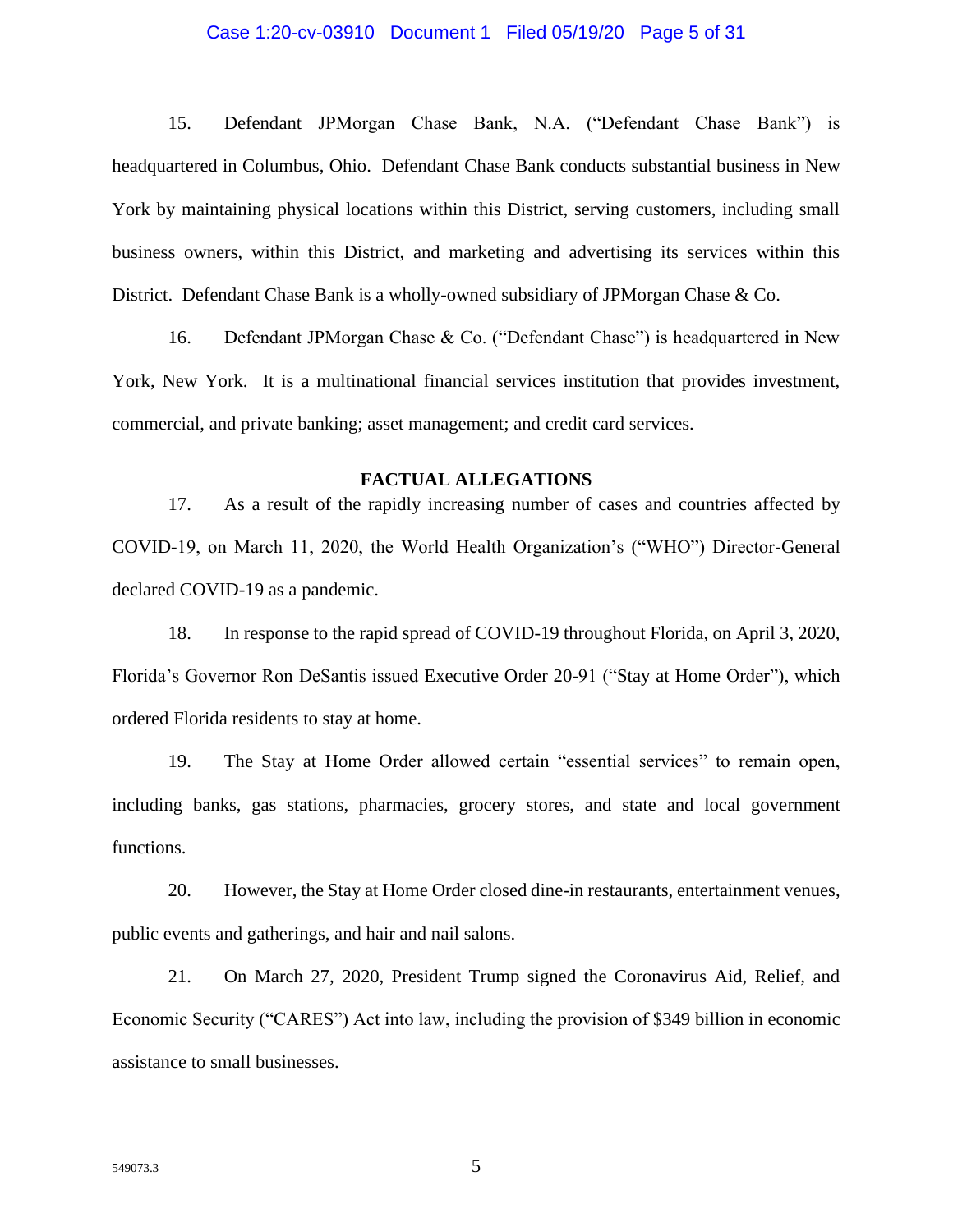#### Case 1:20-cv-03910 Document 1 Filed 05/19/20 Page 6 of 31

22. The CARES Act created certain economic programs designed to provide financial assistance to small business owners, including \$349 billion to the SBA to make "forgivable" loans available through the PPP to qualifying small businesses, non-profit organizations, and independent contractors.

23. The PPP was intended to provide direct economic assistance to small businesses on a first-come, first-served basis and to preserve U.S. jobs.

24. As an approved SBA lender, Defendants are required to "service and liquidate all covered loans made under the Paycheck Protection Program in accordance with PPP Loan Program Requirements," including any SBA rules or guidance, pursuant to the SBA Lender Agreement they signed.<sup>5</sup> Such "rules or guidance" includes processing applications for PPP loans on a *first-come, first-served* basis.

25. Moreover, all SBA lenders, including Defendants, "must act ethically" and may not, among other things, (i) self-deal; (ii) have a real or apparent conflict of interest with a borrower; (iii) knowingly misrepresent or make a false statement to the SBA; (iv) engage in conduct reflecting a lack of business integrity or honesty; or (v) engage in any activity which taints the bank's objective judgment in evaluating the loan. *See* 13 CFR Part 120.140. Defendants breached these duties, as well as Florida law, and their fiduciary obligations.

26. The PPP was designed to help small business owners cover the costs associated with retaining their employees during the COVID-19 pandemic by providing 100% federally guaranteed loans. Additionally, the loans may be forgiven, they carry no SBA fees, and loan repayment can be deferred for six months.

<sup>&</sup>lt;sup>5</sup> [https://www.sba.gov/sites/default/files/2020-04/PPP--Agreement-for-New-Lenders-Banks-](https://www.sba.gov/sites/default/files/2020-04/PPP--Agreement-for-New-Lenders-Banks-Credit-Unions-FCS-w-seal-fillable.pdf)[Credit-Unions-FCS-w-seal-fillable.pdf](https://www.sba.gov/sites/default/files/2020-04/PPP--Agreement-for-New-Lenders-Banks-Credit-Unions-FCS-w-seal-fillable.pdf) (last accessed May 18, 2020).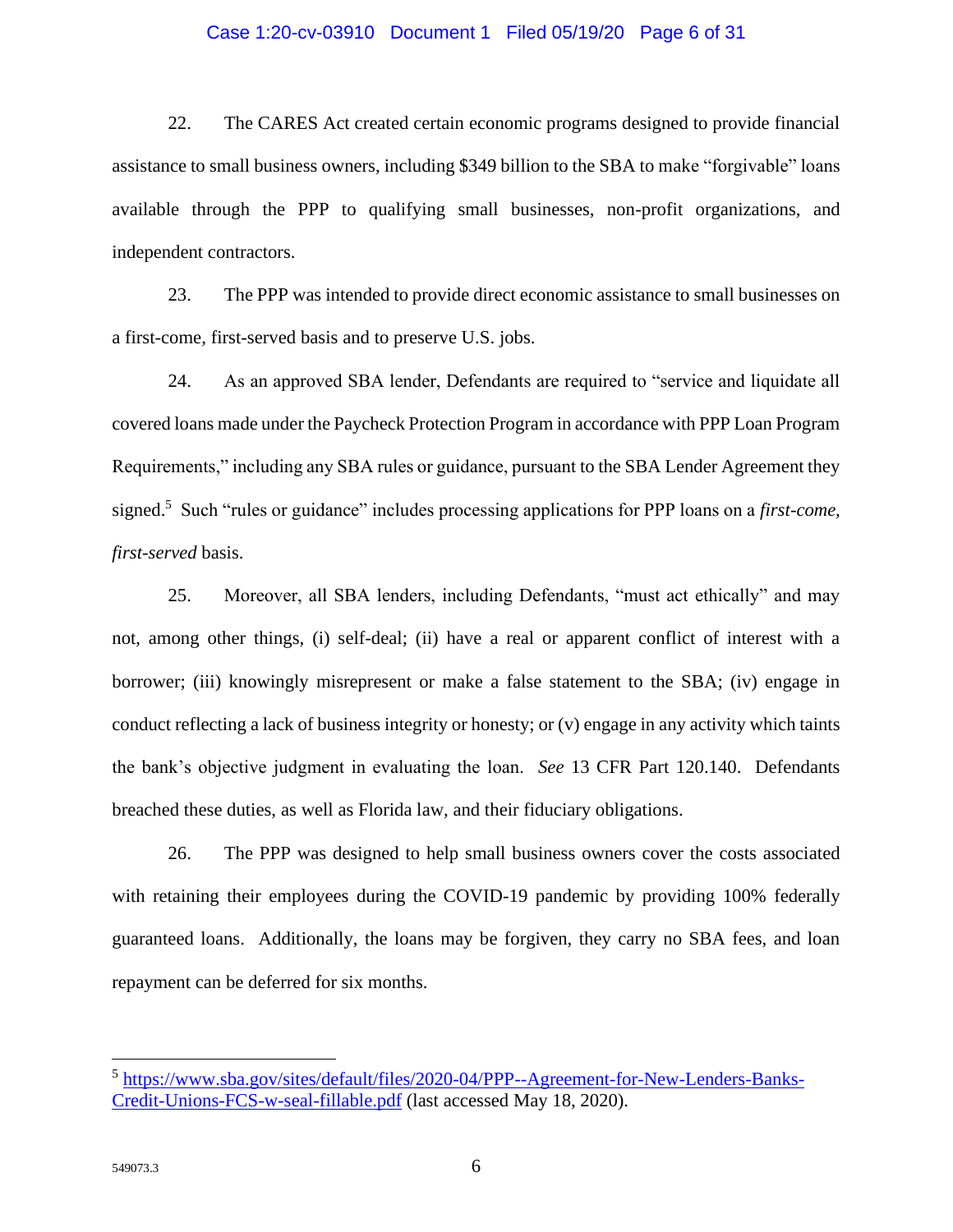#### Case 1:20-cv-03910 Document 1 Filed 05/19/20 Page 7 of 31

27. Small businesses are eligible to apply for a loan through the PPP if they have been harmed by the COVID-19 pandemic between February 15, 2020 and June 30, 2020. Loans are retroactive to February 15, 2020, in order to provide assistance to workers who were already laid off.

28. While the loans were guaranteed by the federal government, small business owners need to apply for such loans through private banks.

29. Because each loan will be registered under a Taxpayer Identification Number, small business owners could only apply once for a loan through the PPP so if a bank was unwilling or did not treat each business on a first come, first served basis, an applicant was left with little recourse.

30. According to the U.S. Small Business Administration Office of Advocacy, in 2018, the country had 30.2 million small businesses, representing 99.9% of all U.S. businesses and 47.5% of all employees in the U.S. $<sup>6</sup>$ </sup>

31. Of the 30.2 million small businesses in the U.S., 22 million are individually operated, with no employees other than the owner.<sup>7</sup>

32. In 2018, the average loan amount backed by the SBA was \$107,000.<sup>8</sup>

33. Beginning on April 3, 2020, small businesses and sole proprietorships could apply for and receive loans through the PPP. Beginning on April 10, 2020, independent contractors and

<sup>&</sup>lt;sup>6</sup> <https://www.sba.gov/sites/default/files/advocacy/2018-Small-Business-Profiles-US.pdf> (last accessed May 18, 2020)

<sup>&</sup>lt;sup>7</sup> <https://www.chamberofcommerce.org/small-business-statistics/> (last accessed May 18, 2020)

<sup>&</sup>lt;sup>8</sup> <https://www.valuepenguin.com/average-small-business-loan-amount> (last accessed May 18, 2020)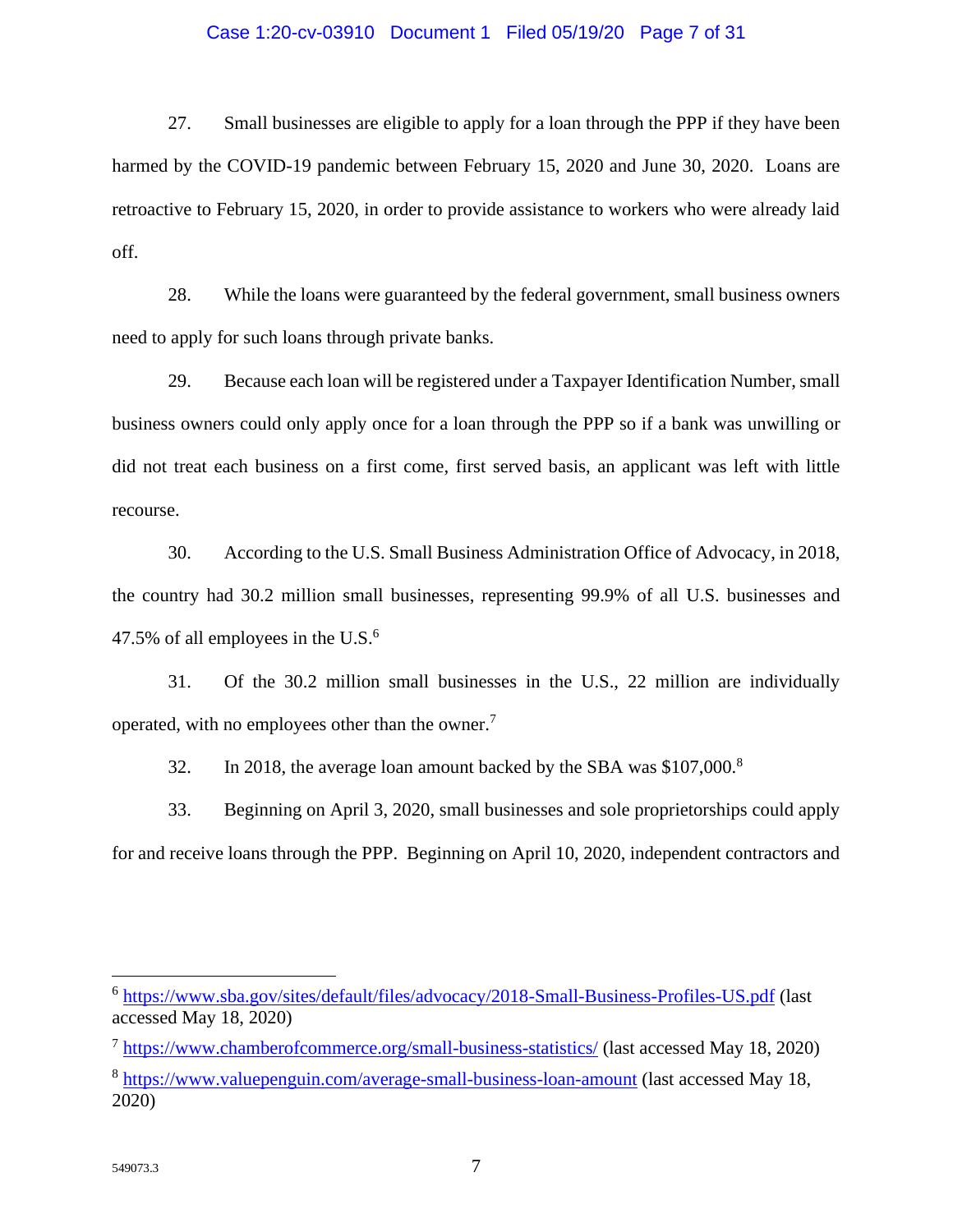### Case 1:20-cv-03910 Document 1 Filed 05/19/20 Page 8 of 31

self-employed individuals could apply for and receive such loans.<sup>9</sup> The last day to apply for and receive a loan through the PPP is June 30, 2020.

34. Loans through the PPP were time-sensitive as they were to be administered on a "first-come, first-served" basis. Consequently, loans should have been considered by banks in the order in which they were received, rendering the loan amount insignificant.<sup>10</sup>

35. Additionally, PPP Lenders may not show favoritism with regard to processing time or prioritization of PPP applications for the lender's directors or shareholders.<sup>11</sup>

36. Lenders of PPP loans earned varying percentages of origination fees, based on the loan amount: five percent on loans not more than \$350,000; three percent on loans more than \$350,000 but less than \$2,000,000; and one percent on loans more than \$2,000,000.<sup>12</sup>

37. Despite the first come, first served mandate and because of the tiered percentagebased origination fees, lenders were financially incentivized to approve of larger loans ahead of smaller ones: one percent fees on a \$5,000,000 loan would earn a bank \$50,000 while five percent on a \$350,000 loan would earn \$17,500.

 $9$  The PPP's first round of funding ran out in a mere 13 days and the second round of PPP funding became available on April 27, 2020.

<sup>&</sup>lt;sup>10</sup> SMALL BUSINESS ADMINISTRATION Interim Final Rule §m [Docket No. SBA-2020-0015] 13 CFR Part 120; Business Loan Program Temporary Changes; Paycheck Protection Program RIN 3245-AH34.

<sup>&</sup>lt;sup>11</sup> Small Business Administration Interim Final Rule [Docket No. SBA-2020] 13 CFR Part 120; Business Loan Program Temporary Changes; Paycheck Protection Program- Additional Eligibility Criteria and Requirements for Certain Pledges of Loans.

<sup>12</sup> [https://home.treasury.gov/system/files/136/PPP%20Lender%20Information](https://home.treasury.gov/system/files/136/PPP%20Lender%20Information%20%20Fact%20Sheet.pdf)  [%20Fact%20Sheet.pdf](https://home.treasury.gov/system/files/136/PPP%20Lender%20Information%20%20Fact%20Sheet.pdf) (last accessed May 18, 2020)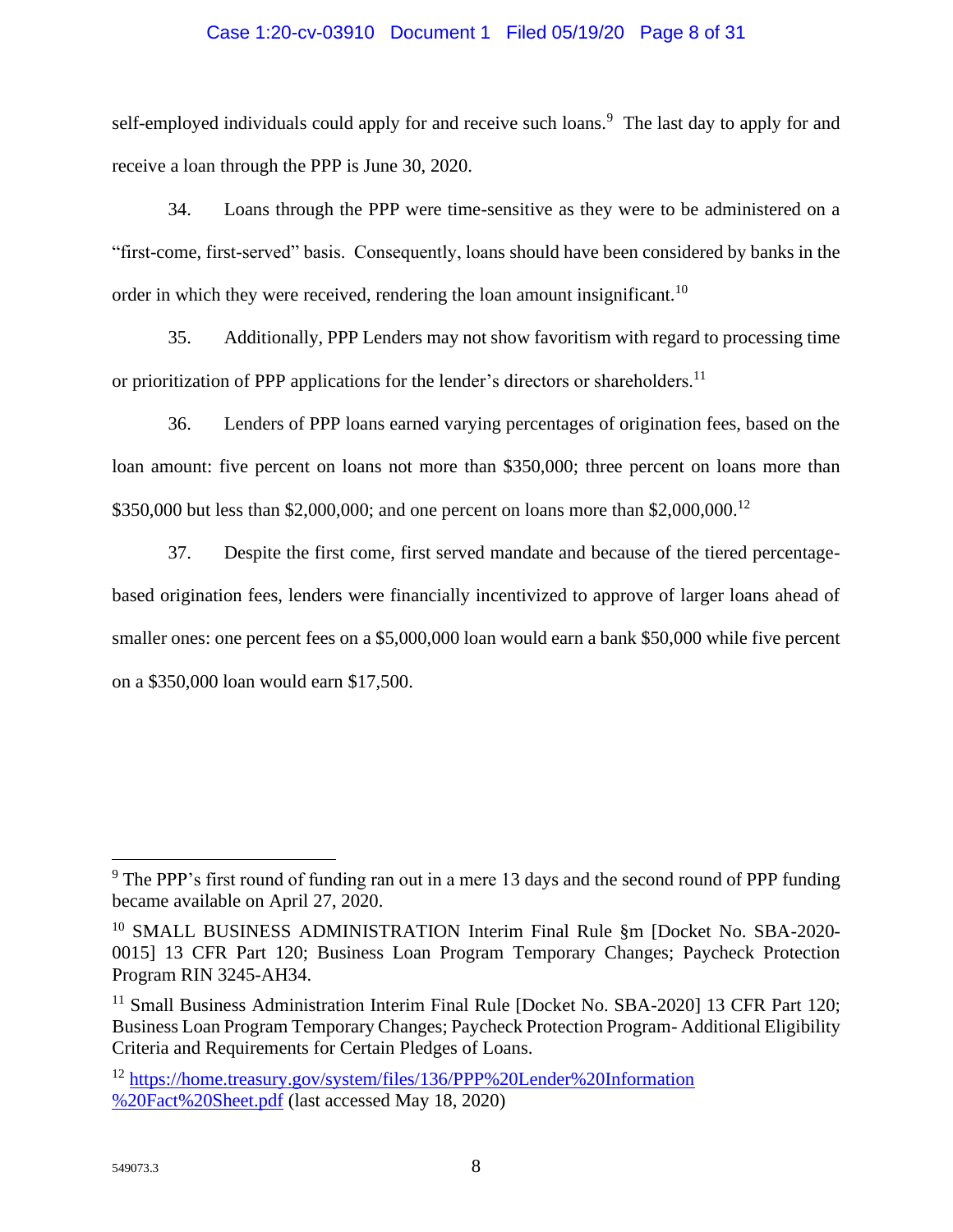## Case 1:20-cv-03910 Document 1 Filed 05/19/20 Page 9 of 31

38. The SBA tracked the numbers of approved loans and dollars for both the first 10 days of the PPP (April 3-13, first chart) and through the last 3 days (through April 16, second chart). $^{13}$ 

| <b>Loan Size</b>    | <b>Approved</b><br><b>Loans</b> | <b>Approved</b><br><b>Dollars</b> | $%$ of<br>Count | % of<br><b>Amount</b> |
|---------------------|---------------------------------|-----------------------------------|-----------------|-----------------------|
| \$150K and<br>Under | 725,058                         | \$37,178,984,187                  | 70.05%          | 15.02%                |
| $> $150K - $350K$   | 156,590                         | \$35,735,615,983                  | 15.13%          | 14.44%                |
| >\$350K - \$1M      | 102,473                         | \$59,291,602,643                  | 9.90%           | 23.95%                |
| $> $1M - $2M$       | 31,176                          | \$43,278,883,532                  | 3.01%           | 17.48%                |
| $> $2M - $5M$       | 16,516                          | \$49,288,997,593                  | 1.60%           | 19.91%                |
| > \$5M              | 3,273                           | \$22,769,309,582                  | 0.32%           | 9.20%                 |

• Overall average loan size is \$239,152.

| <b>Loan Size</b> |           | <b>Approved Loans Approved Dollars</b> | % of Count | $%$ of<br><b>Amount</b> |
|------------------|-----------|----------------------------------------|------------|-------------------------|
| \$150K and Under | 1,229,893 | \$58,321,791,761                       | 74.03%     | 17.04%                  |
| >\$150K - \$350K | 224,061   | \$50,926,354,675                       | 13.49%     | 14.88%                  |
| >\$350K - \$1M   | 140,197   | \$80,628,410,796                       | 8.44%      | 23.56%                  |
| $> $1M - $2M$    | 41.238    | \$57,187,983,464                       | 2.48%      | 16.71%                  |
| $> $2M - $5M$    | 21,566    | \$64,315,474,825                       | 1.30%      | 18.79%                  |
| > \$5M           | 4.412     | \$30,897,983,582                       | 0.27%      | 9.03%                   |

• Overall average loan size is \$206K.

39. Not only was the overall average loan size greater during the first 10 days of the PPP (see charts above: \$239,152 vs. \$206,000), but the number of approved loans for applications under \$350,000 was significantly greater in the last three days before PPP funds ran out when compared to the first 10 days: 881,648 approved loans in the first 10 days versus 1,453,954 approved loans as of the last day PPP funds were available. In the period between April 14 through

<sup>13</sup> [https://www.sba.gov/sites/default/files/2020-](https://www.sba.gov/sites/default/files/2020-04/PPP%20Report%20SBA%204.14.20%20%20-%20%20Read-Only.pdf)

[04/PPP%20Report%20SBA%204.14.20%20%20-%20%20Read-Only.pdf](https://www.sba.gov/sites/default/files/2020-04/PPP%20Report%20SBA%204.14.20%20%20-%20%20Read-Only.pdf) and <https://www.sba.gov/sites/default/files/2020-04/PPP%20Deck%20copy.pdf> (last accessed May 18, 2020)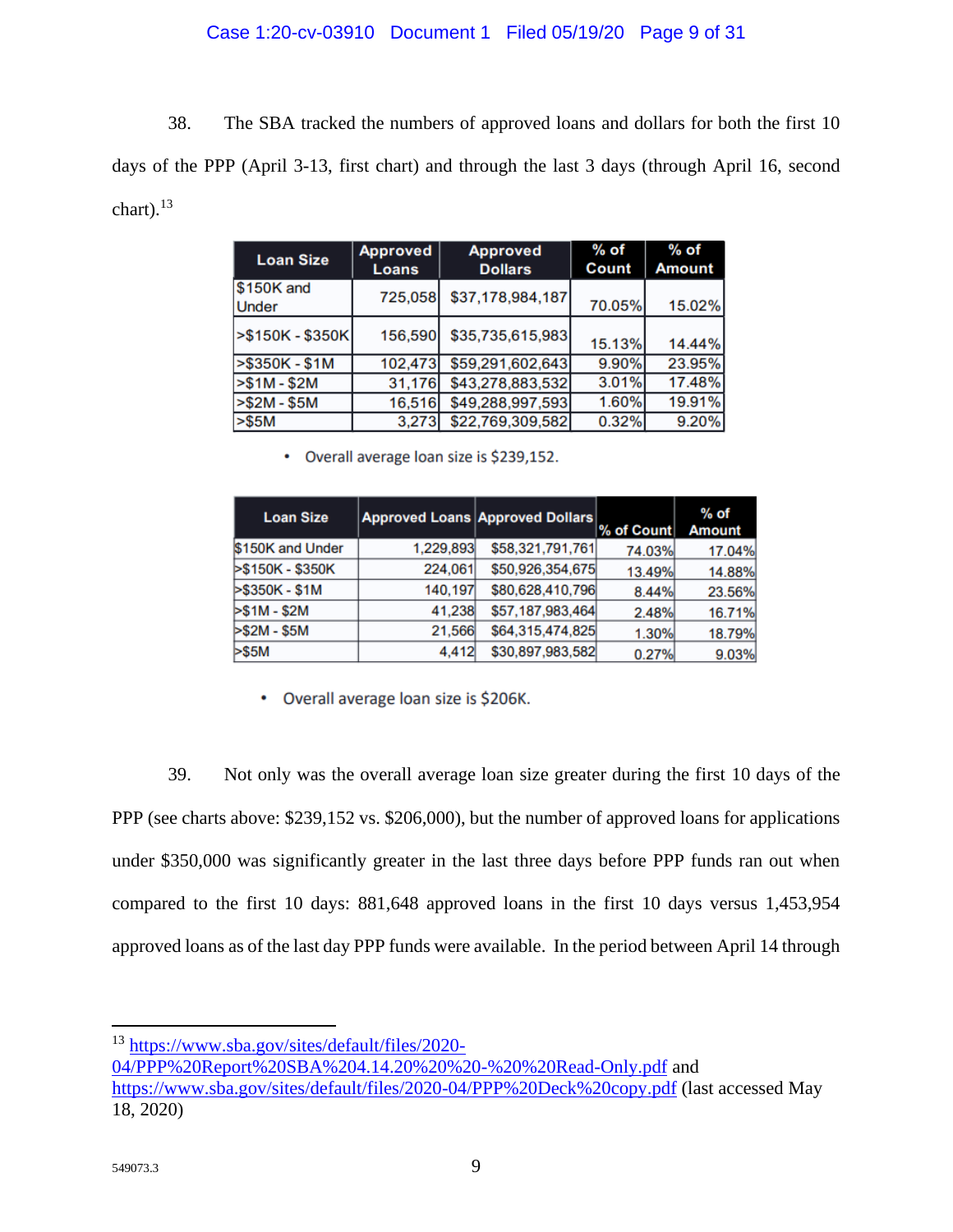#### Case 1:20-cv-03910 Document 1 Filed 05/19/20 Page 10 of 31

April 16, 572,306 more loans were approved, representing a 65% increase over those approved during the first 10 days.

40. That 65% increase is even more telling when compared with the difference in approved loans for applications above \$2,000,000 for the same period. In the first 10 days, 19,789 loans were approved versus 25,978 loans approved as of the last day PPP funds were available, meaning that between April 14 through April 16, 6,189 loans were approved, equaling a 31% increase over those approved during the first 10 days.

41. While almost all of Defendants' 8,500 commercial and private banking clients who applied received a loan through the PPP, only 18,000 of the more than 300,000 small business banking customers received one.<sup>14</sup>

42. Before clients were able to apply for funds through the PPP, the Defendants provided very different sets of directions to their employees, which was based on the customer's status as either a small business banking customer or a private or commercial banking customer. The small business banking customers first faced sporadic access to an online portal where they could submit preliminary requests to apply for loans, and could then only wait for a call from one of Defendants' representatives for help. If these customers asked about the status of their loan applications, employees were directed to not become involved in the application process, but to merely tell them their applications were in a queue and would be processed as quickly as possible. In contrast, private or commercial banking customers were assigned an employee who was to

<sup>&</sup>lt;sup>14</sup> <https://www.nytimes.com/2020/04/22/business/sba-loans-ppp-coronavirus.html> (last accessed April 28, 2020).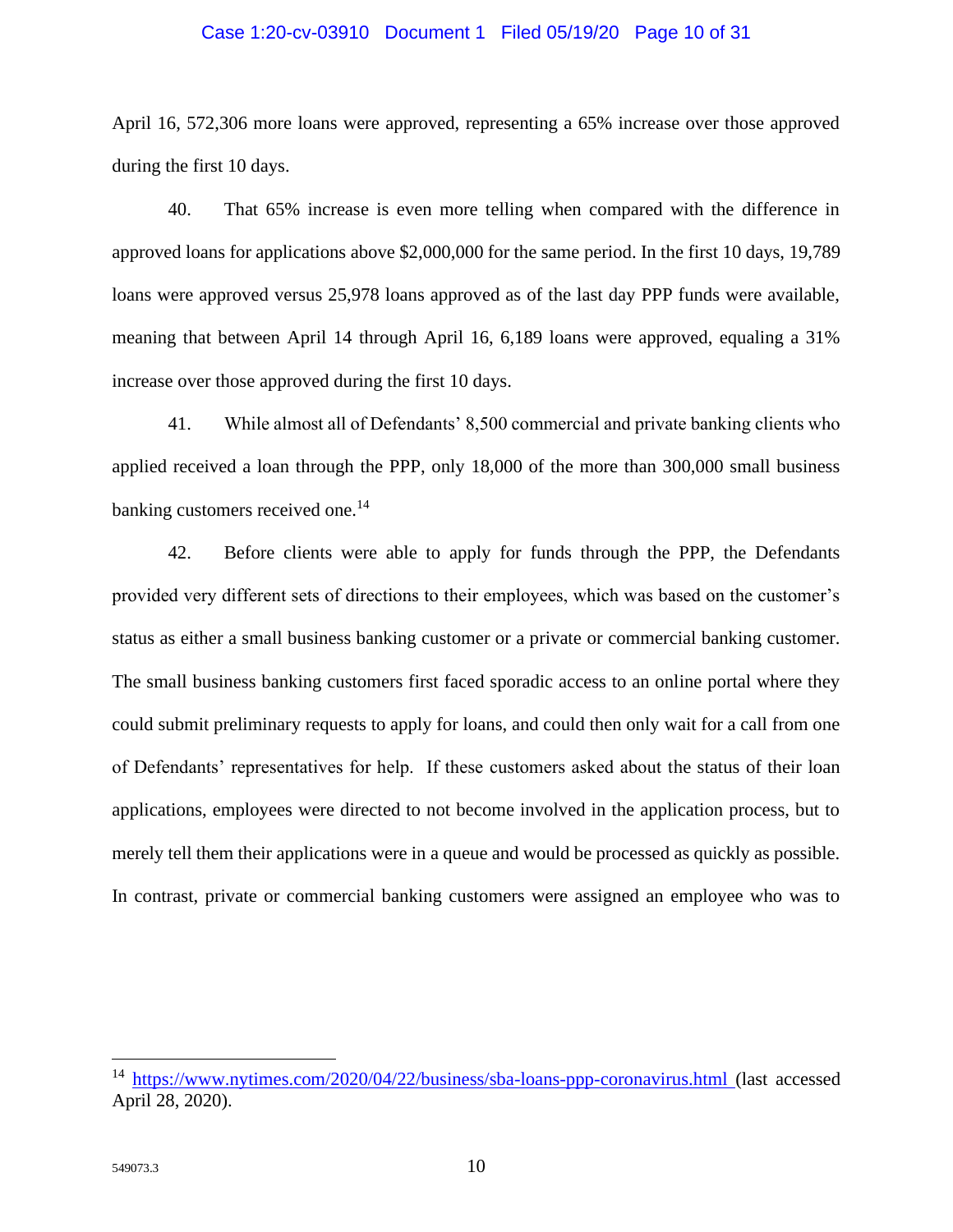# Case 1:20-cv-03910 Document 1 Filed 05/19/20 Page 11 of 31

provide them with "concierge treatment," meaning they would never be queued up or have to wait for access to an online portal.<sup>15</sup>

43. It's clear that lenders such as Defendants did not process loans on a "first come, first served" basis as required by the PPP, but that the loan amount and possible loan failure exposure to the Defendants influenced when the application was processed and submitted for approval.

44. For example, Defendants quickly approved four loans equaling \$50 million in loans to large restaurant chains Ruth's Chris Steakhouse (approved \$20 million on April 7), Shake Shack (\$10 million), Potbelly Sandwich Shop (approved \$10 million on April 6), and Texas Taco Cabana (approved \$10 million on April 8). $^{16}$ 

45. Defendants provided PPP loan funding without requiring customers to sign any paperwork. Additionally, Defendants backdated the deposited funds and used the backdate to determine the deadline by which the small business banking customers needed to use the funds.

## **Plaintiff KPA:**

46. Plaintiff KPA learned of the CARES Act and PPP when it was passed and signed into law by President Trump.

47. As a result of the COVID-19 pandemic and the Stay at Home Order, Plaintiff KPA was forced to lay off and furlough its employees.

<sup>15</sup> *Id*.

<sup>&</sup>lt;sup>16</sup> Since receiving their multi-million dollar loans, Shake Shack and Ruth's Chris Steakhouse have announced they will return the entire amount of the loan. However, such decisions won't change the fact that Plaintiffs and the Class members have thus far been denied access to PPP's loans. <https://www.cnn.com/2020/04/24/business/ruth-chris-jpmorgan-small-business-ppp/index.html> (last accessed April 28, 2020).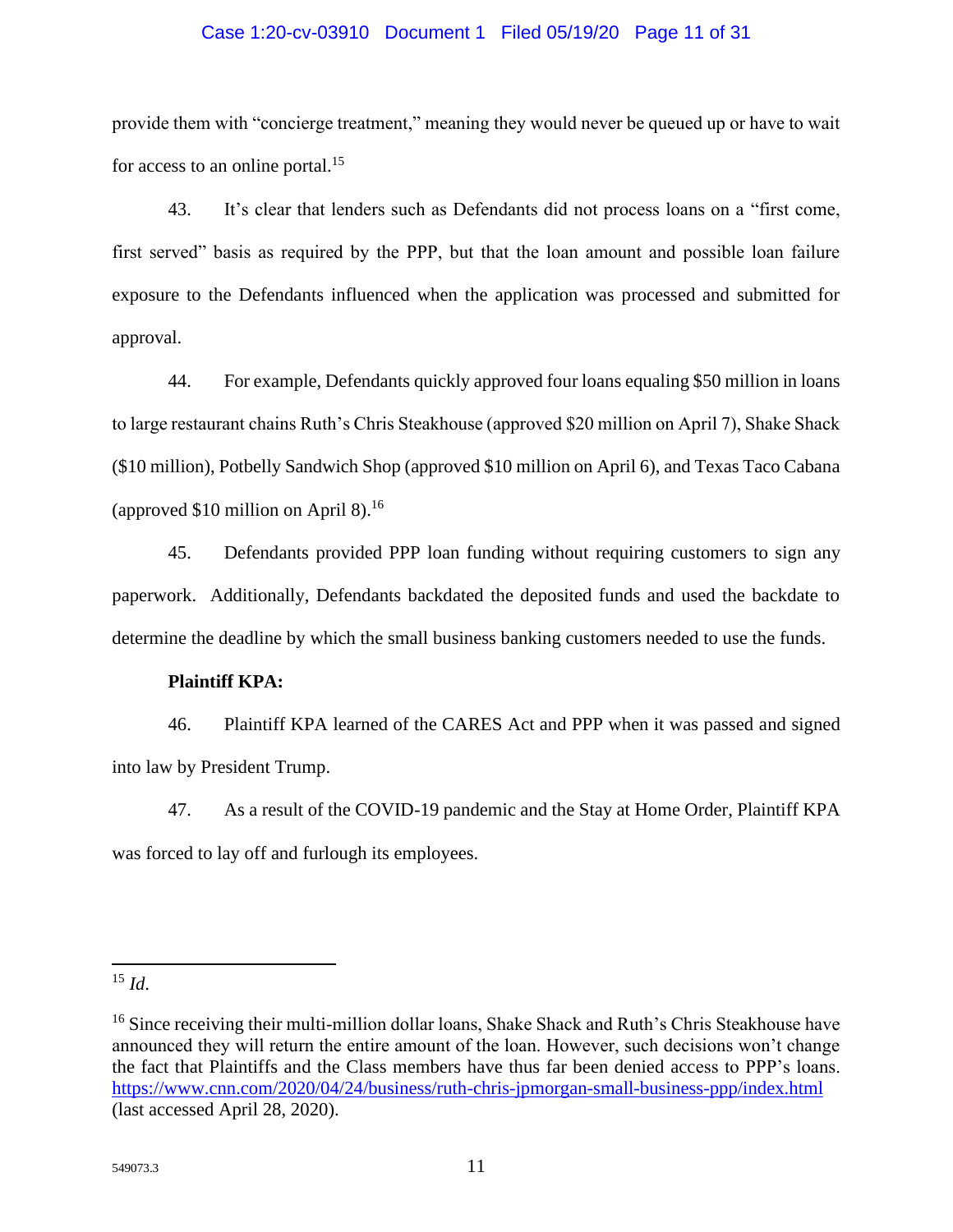#### Case 1:20-cv-03910 Document 1 Filed 05/19/20 Page 12 of 31

48. On approximately March 30, 2020, Plaintiff KPA submitted an online questionnaire where it indicated its interest in receiving a loan through the PPP with Defendants.

49. On approximately April 5, 2020, Plaintiff KPA received an email communication from Defendants stating that it would receive further information regarding a loan application via a subsequent email communication or by phone. However, Plaintiff KPA did not receive a follow up e-mail communication nor a phone call from Defendants.

50. On approximately April 7, 2020, after an independent and persistent investigation into its funding options through Defendants, Plaintiff KPA submitted an application for a loan through the PPP with Defendants. Plaintiff KPA applied for a loan through the PPP in order to keep employees on the payroll, as well as to pay rent and health insurance expenses. Plaintiff KPA chose to submit a loan application with Defendants because it is Plaintiff KPA's regular business bank.

51. On that same day, Plaintiff KPA received an e-mail communication from Defendants acknowledging receipt of its loan application.

52. On April 17, 2020, Plaintiff KPA received an e-mail communication stating that PPP funds were no longer available. On April 22, 2020, Plaintiff KPA received two e-mail communications from Defendants notifying it that its application had reached Stage 3 in the approval process and was awaiting SBA approval and informing it that once the second round of PPP funding is approved, Defendants would submit applications from their queue, beginning with those applicants in Stage 3 of the approval process.

53. On April 29, 2020, Plaintiff KPA received an e-mail communication from Defendants stating that its loan application was sent to the SBA for processing.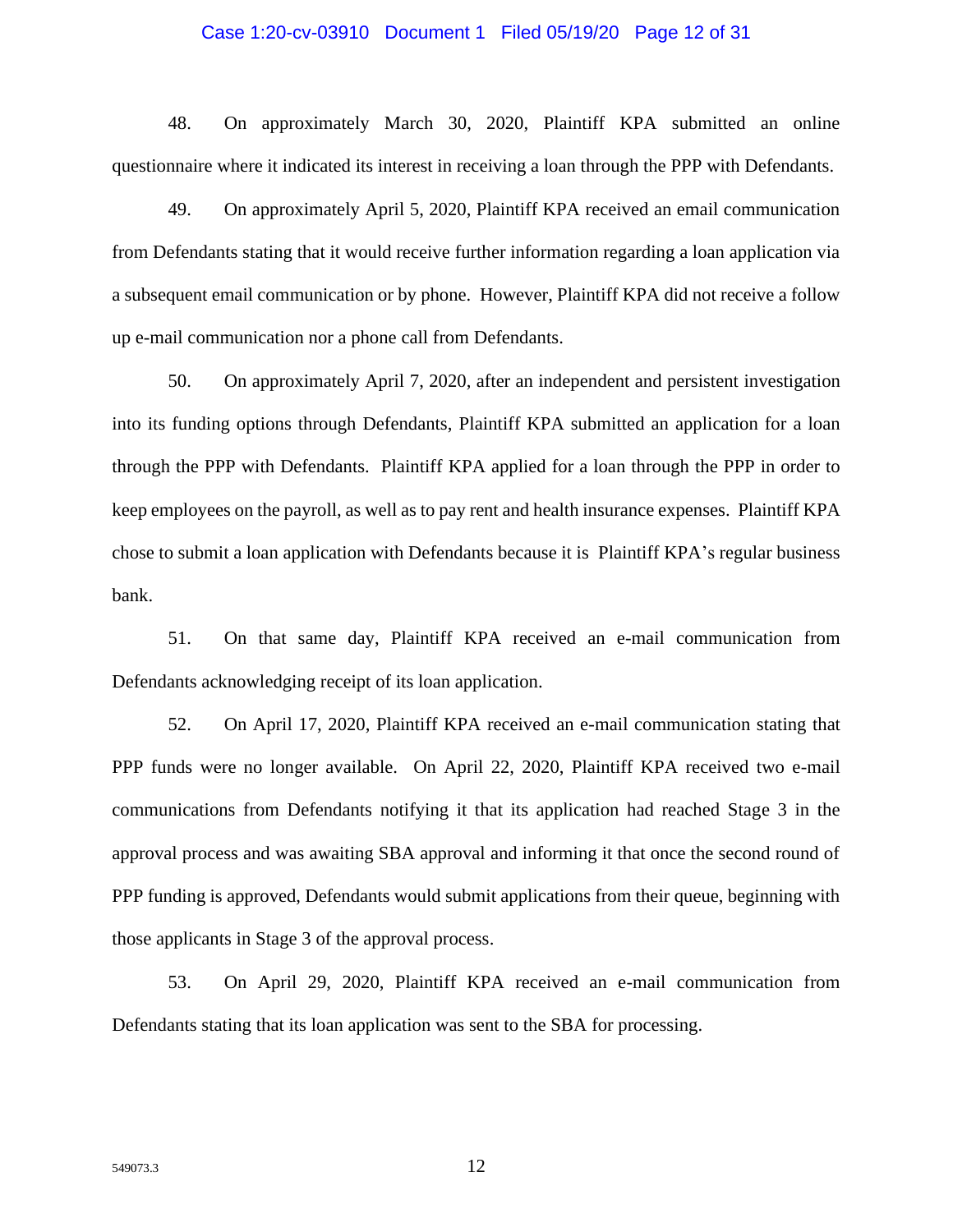#### Case 1:20-cv-03910 Document 1 Filed 05/19/20 Page 13 of 31

54. On April 30, 2020, Plaintiff KPA received an e-mail communication from Defendants notifying it that the SBA approved its loan application. On that same day, Defendants deposited loan funds into Plaintiff KPA's account. Plaintiff KPA did not sign an approval form or any loan agreement prior to Defendants depositing the funds into its account.

55. Plaintiff KPA was only required to sign a verification that the information submitted with its loan application was true. It was not required to sign any paperwork in order to receive the loan funds.

56. While the funds were deposited into Plaintiff KPA's account on April 30, 2020, Defendants backdated the deposited funds to April 7, 2020.

57. Defendants have used the backdate of April 7, 2020, to determine the deadline by which Plaintiff KPA must use the PPP funds. Accordingly, Defendants have cut the amount of time by which Plaintiff KPA may use the funds by 23 days. In addition, without consulting with Plaintiff KPA, Defendants set up automatic repayment of the PPP loan to be paid from Plaintiff KPA's account, beginning on June 7, 2020, and did not provide Plaintiff KPA with the option to request a deferment of the loan repayment.

58. Because of the backdated deposit of loan funds, the harm Defendants have caused Plaintiff KPA is ongoing as the very survival of its business continues to be threatened. Because of the backdated deposit and shortened time period during which Defendants have required Plaintiff KPA use the loan funds, it is unsure how to proceed without violating any PPP or SBA regulations or requirements that would allow for its loan to be forgiven.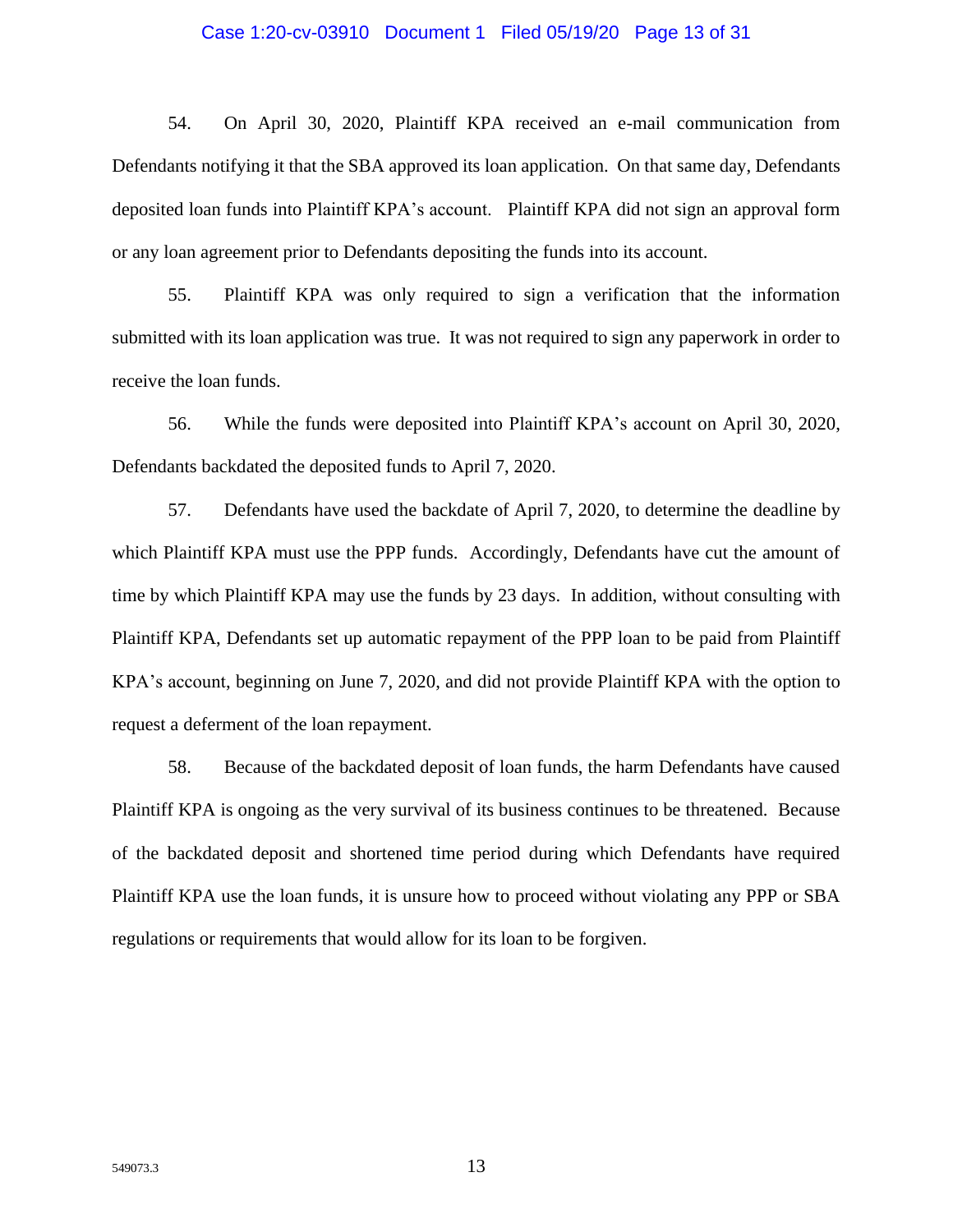#### Case 1:20-cv-03910 Document 1 Filed 05/19/20 Page 14 of 31

59. Defendants claim they worked tirelessly to ensure as many clients received PPP funds as possible, and that loan applications were processed and approved "in the same general order" in which they received the initial online form.<sup>17</sup>

60. However, Defendants misled and deceived their clients, including Plaintiff KPA, into believing applications for loans through the PPP were processed in the order received with no regard to loan amount, when in fact the loan amount certainly influenced the order in which loans were processed and approved.

61. If Defendants had not misled and deceived Plaintiff KPA, Plaintiff KPA could have submitted their applications for loans through the PPP with other lenders that were following the required "first come, first served" application processing order. Because small businesses, including Plaintiff KPA, were only allowed to submit one application for PPP loans, they could not go to another lender for assistance.

62. Defendants knew their clients, including Plaintiff KPA, trusted them and believed they would administer the PPP as required, but chose to exploit their clients' trust. As a result of Defendants' greed and focus on their own financial incentives, countless small businesses were prevented from benefitting from the program designed to help them survive during the COVID-19 pandemic.

63. Plaintiff KPA, like other reasonable small business owners, saw and reasonably relied upon Defendants' false, misleading, and deceptive misrepresentations and omissions alleged herein, when making its decision to apply for loan assistance through the PPP.

<sup>&</sup>lt;sup>17</sup> <https://recovery.chase.com/cares1> (last accessed April 22, 2020)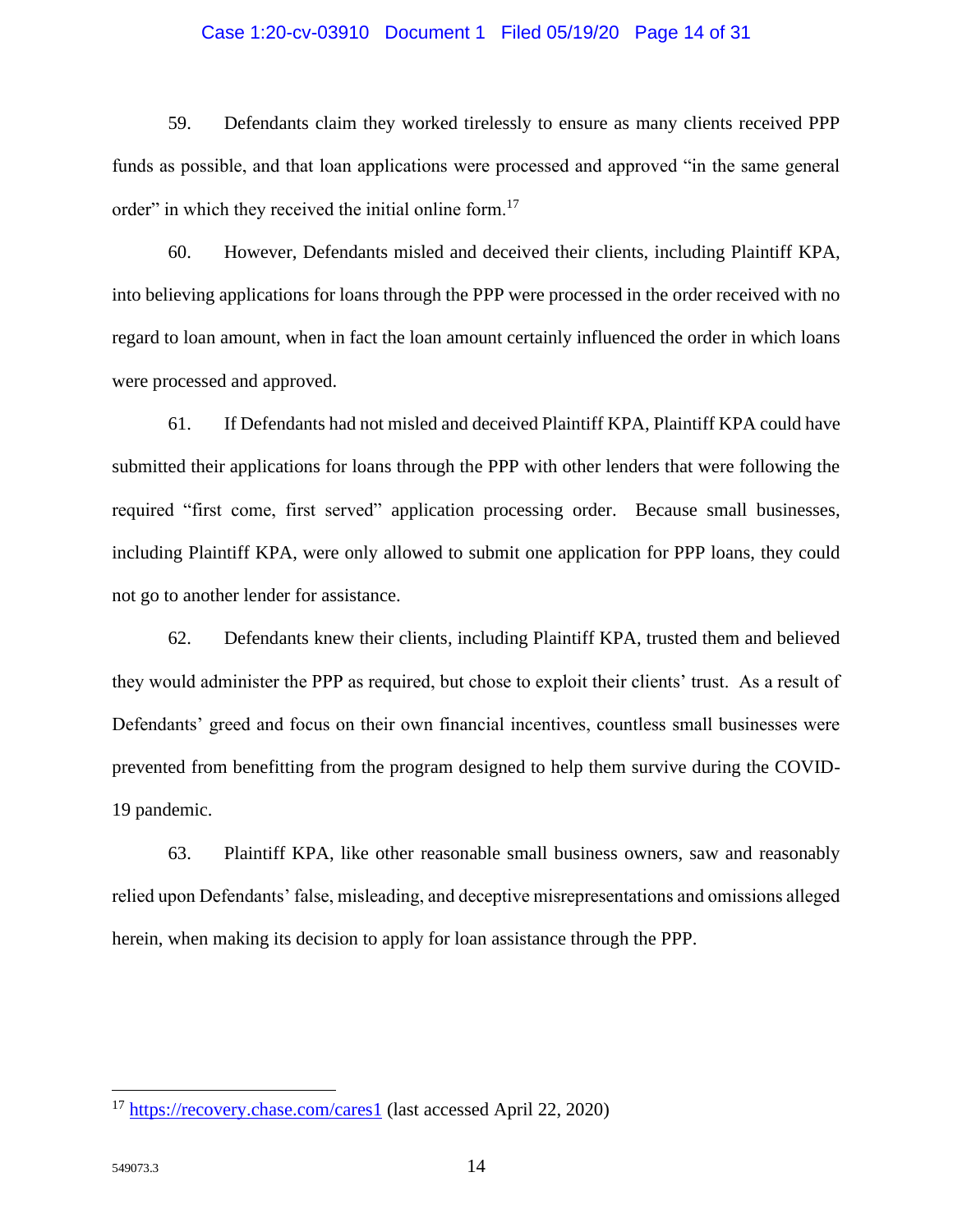#### Case 1:20-cv-03910 Document 1 Filed 05/19/20 Page 15 of 31

64. Plaintiff KPA was unaware that Defendants were disseminating misleading and deceptive misrepresentations and omissions regarding its administration and handling of the loan assistance through the PPP.

#### **Plaintiff Above & Beyond:**

65. Plaintiff Above & Beyond learned of the CARES Act and PPP when it was passed and signed into law by President Trump.

66. As a result of the COVID-19 pandemic and the Stay at Home Order, Plaintiff Above & Beyond has lost 65% of its clients and more than \$20,000 in revenue per month.

67. On April 5, 2020, Plaintiff Above & Beyond submitted a PPP inquiry with Defendants. That same day, it received an e-mail communication from Defendants stating that it would receive a subsequent e-mail communication that would either direct it online to complete the loan application or a call to complete the application over the phone.

68. Plaintiff Above & Beyond submitted an online application for a loan through the PPP with Defendants. Plaintiff Above & Beyond applied for a loan through the PPP in order to keep employees on the payroll, as well as to pay rent and other approved expenses. Plaintiff Above & Beyond chose to submit a loan application with Defendants because they are Plaintiff Above & Beyond's regular business bank.

69. Plaintiff Above & Beyond's application for a loan through the PPP was initially denied by Defendants. Subsequently, Plaintiff Above & Beyond submitted a loan application a second time.

70. On approximately May 7, 2020, Plaintiff Above & Beyond received an e-mail communication from Defendants stating that its application for a PPP loan was again not approved.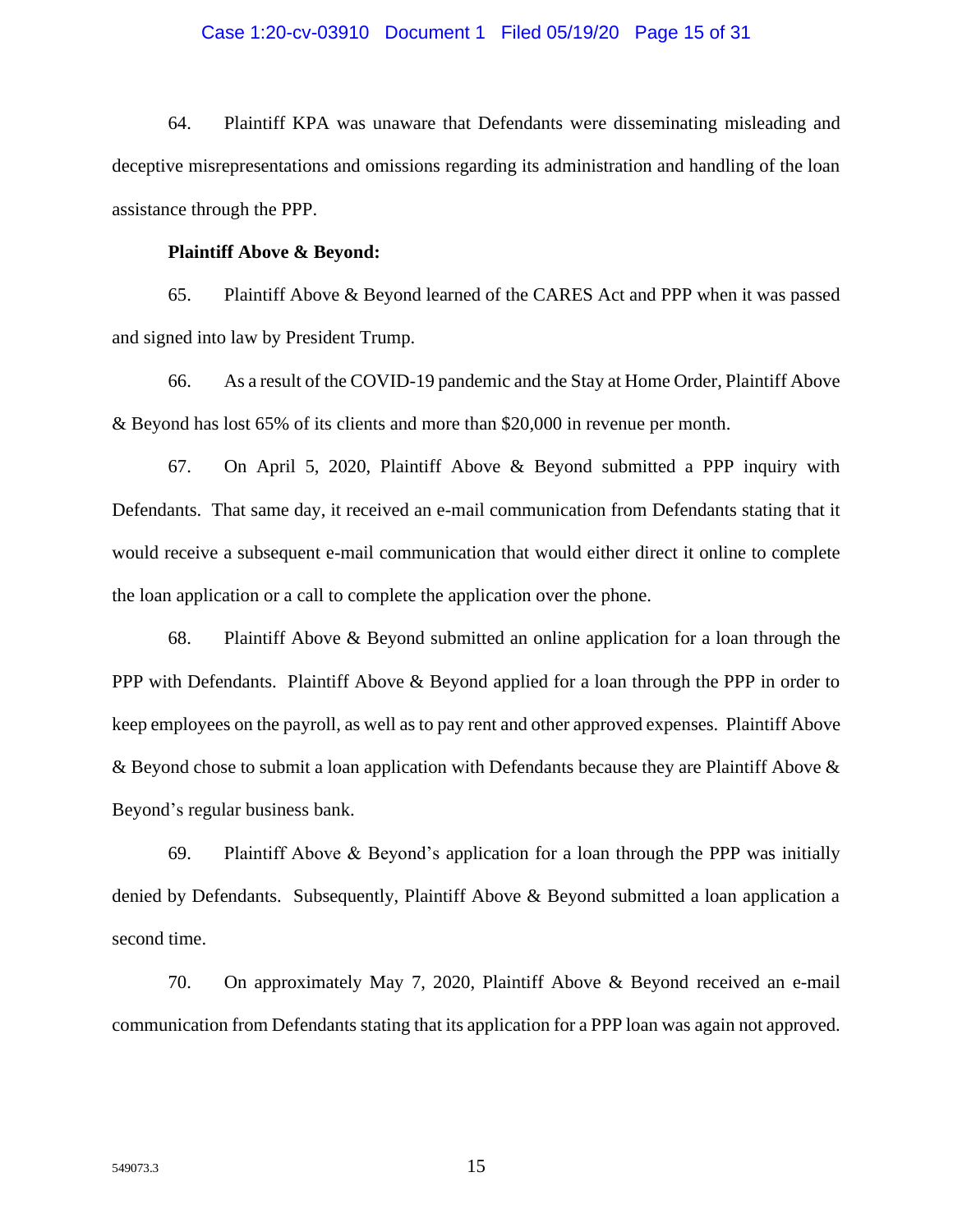#### Case 1:20-cv-03910 Document 1 Filed 05/19/20 Page 16 of 31

71. Because Plaintiff Above & Beyond submitted an application for a loan through the PPP with Defendants, it was denied access to funds that would have helped it survive the Stay at Home Order and resulting business closure and economic crisis and was prevented from seeking assistance from a different lender.

72. Defendants claim they worked tirelessly to ensure as many clients received PPP funds as possible, and that loan applications were processed and approved "in the same general order" in which they received the initial online form.<sup>18</sup>

73. However, Defendants misled and deceived their clients, including Plaintiff Above & Beyond, into believing applications for loans through the PPP were processed in the order received with no regard to loan amount, when in fact the loan amount certainly influenced the order in which loans were processed and approved.

74. If Defendants had not misled and deceived Plaintiff Above & Beyond, Plaintiff Above & Beyond could have submitted their applications for loans through the PPP with other lenders that were following the required "first come, first served" application processing order. Because small businesses, including Plaintiff Above & Beyond, were only allowed to submit one application for PPP loans, they could not go to another lender for assistance.

75. Defendants knew their clients, including Plaintiff Above & Beyond, trusted them and believed they would administer the PPP as required, but chose to exploit their clients' trust. As a result of Defendants' greed and focus on their own financial incentives, countless small businesses were prevented from benefitting from the program designed to help them survive during the COVID-19 pandemic.

<sup>18</sup> <https://recovery.chase.com/cares1> (last accessed April 22, 2020)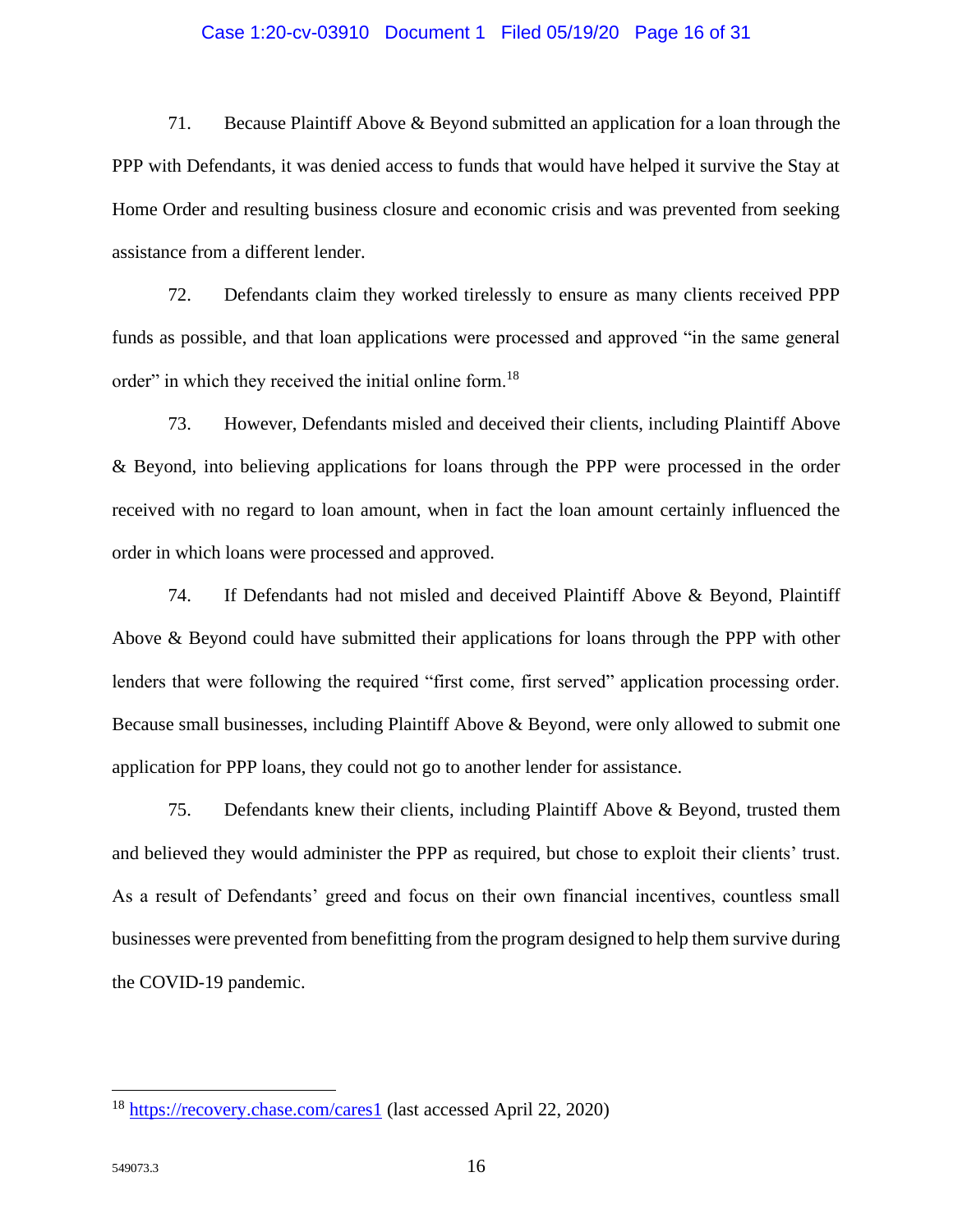#### Case 1:20-cv-03910 Document 1 Filed 05/19/20 Page 17 of 31

76. Plaintiff Above & Beyond, like other reasonable small business owners, saw and reasonably relied upon Defendants' false, misleading, and deceptive misrepresentations and omissions alleged herein, when making its decision to apply for loan assistance through the PPP.

77. Plaintiff Above & Beyond was unaware that Defendants were disseminating misleading and deceptive misrepresentations and omissions regarding its administration and handling of the loan assistance through the PPP.

### **DEFENDANTS' MISREPRESENTATIONS AND OMISSIONS VIOLATED NEW YORK AND FLORIDA STATE LAWS**

78. Defendants violated New York and Florida state laws by engaging in fraudulent, unfair, and unlawful business practices.

79. Defendants wrongfully and unfairly chose to put their financial interests before Plaintiffs and the Class Members despite agreeing to comply with all rules, regulations and requirements issued concerning PPP loans.

80. Furthermore, the statements provided by and/or made by Defendants to Plaintiffs and the Class Members did not disclose Defendants' practice or policy that larger businesses' PPP loan applications should take priority.

## **PLAINTIFFS' RELIANCE WAS REASONABLE AND FORESEEN BY DEFENDANTS**

81. Defendants knew the vital importance of the PPP loans to Plaintiffs and the Class members. Defendants also knew these small businesses needed the loans in order to ensure their viability going forward.

82. When deciding to submit a PPP loan application, Plaintiffs reasonably relied on Defendants' material misrepresentations and omissions.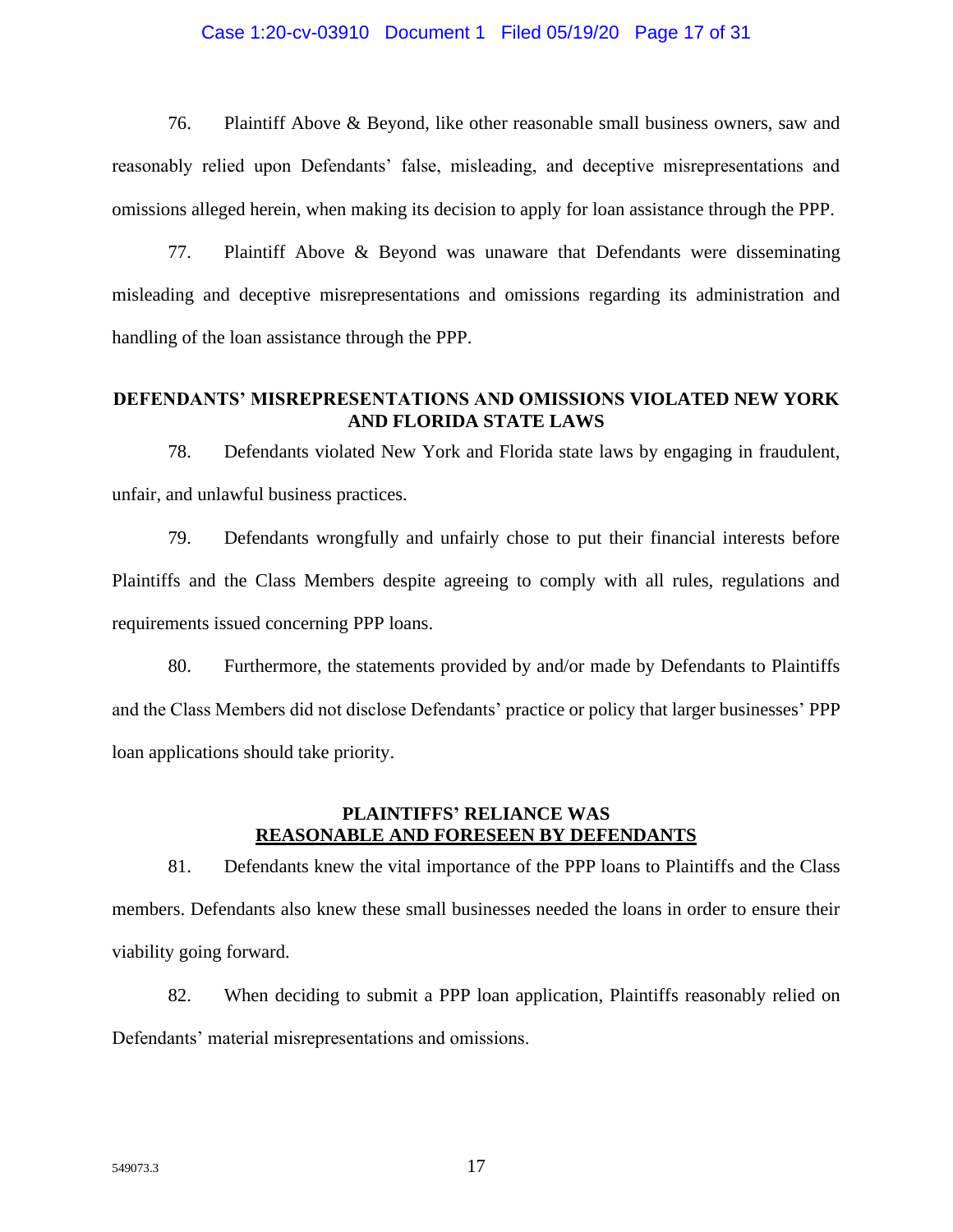83. A reasonable consumer would consider if a lender was not going to follow the "first

come, first serve" requirement when deciding what bank to submit a PPP loan application through.

# **CLASS ACTION ALLEGATIONS**

84. Plaintiffs bring this action individually and on behalf of the following class (the

"Class") pursuant to Rule  $23(a)$  and  $23(b)(2)$  and  $(3)$  of the Federal Rules of Civil Procedure:

All eligible persons or entities located or headquartered in the United States who applied for a loan under the PPP with Defendants and whose applications were not processed by Defendants in accordance with SBA regulations and requirements or New York law.

85. Plaintiffs also bring this action individually and on behalf of the following subclass

(the "Florida Subclass") pursuant to Rule 23(a) and 23(b)(2) and (3) of the Federal Rules of Civil

Procedure:

All eligible persons or entities located or headquartered in the State of Florida who applied for a loan under the PPP with Defendants and whose applications were not processed by Defendants in accordance with SBA regulations and requirements or Florida law.

86. Plaintiffs also bring this action individually and on behalf of the following subclass

(the "Backdated Subclass") pursuant to Rule 23(a) and 23(b)(2) and (3) of the Federal Rules of

Civil Procedure:

All eligible persons or entities located or headquartered in the United States who applied for a loan under the PPP with Defendants and who received loan funding from Defendants but whose funding was backdated and did not reflect the actual date funds were provided.

87. Plaintiffs also bring this action individually and on behalf of the following subclass

(the "Backdated Florida Subclass") pursuant to Rule 23(a) and 23(b)(2) and (3) of the Federal

Rules of Civil Procedure:

All eligible persons or entities located or headquartered in the State of Florida who applied for a loan under the PPP with Defendants and who received loan funding from Defendants but whose funding was backdated and did not reflect the actual date funds were provided.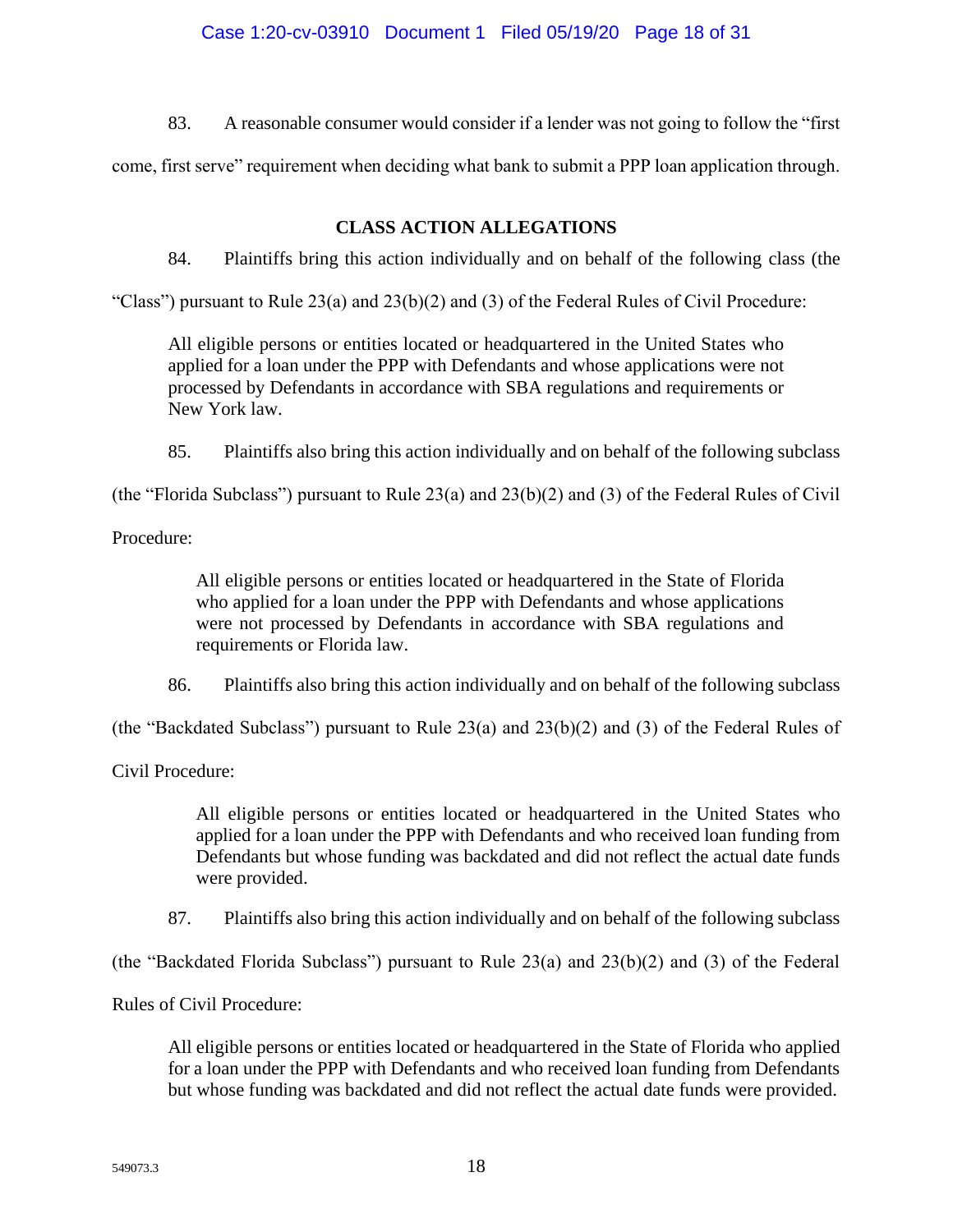#### Case 1:20-cv-03910 Document 1 Filed 05/19/20 Page 19 of 31

88. Excluded from the proposed Class, Florida Subclass, Backdated Subclass, and Backdated Florida Subclass (collectively, "Classes") are Defendants, any parent companies, subsidiaries, and/or affiliates, officers, directors, legal representatives, employees, co-conspirators, all governmental entities, and any judge, justice, or judicial officer presiding over this matter.

89. This action is brought and may be properly maintained as a class action. There is a well-defined community of interests in this litigation and the members of the Classes are easily ascertainable.

90. The members in the proposed classes are so numerous that individual joinder of all members is impracticable, and the disposition of the claims of the Class members in a single action will provide substantial benefits to the parties and Court.

91. Questions of law and fact common to Plaintiffs and the Classes include, but are not limited to, the following:

- (a) Whether Defendants violated the regulations for administering, processing, and handling loans through the PPP;
- (b) Whether Defendants made false, misleading, and deceptive misrepresentations and omissions regarding their administration, processing, and handling of the applications for loans from small businesses through the PPP;
- (c) Whether Defendants failed to administer, process, and handle loans on a "first come, first served" basis as required by the PPP;
- (d) Whether Defendants administered, processed, and handled larger loans before smaller loans;
- (e) Whether Defendants violated various New York laws;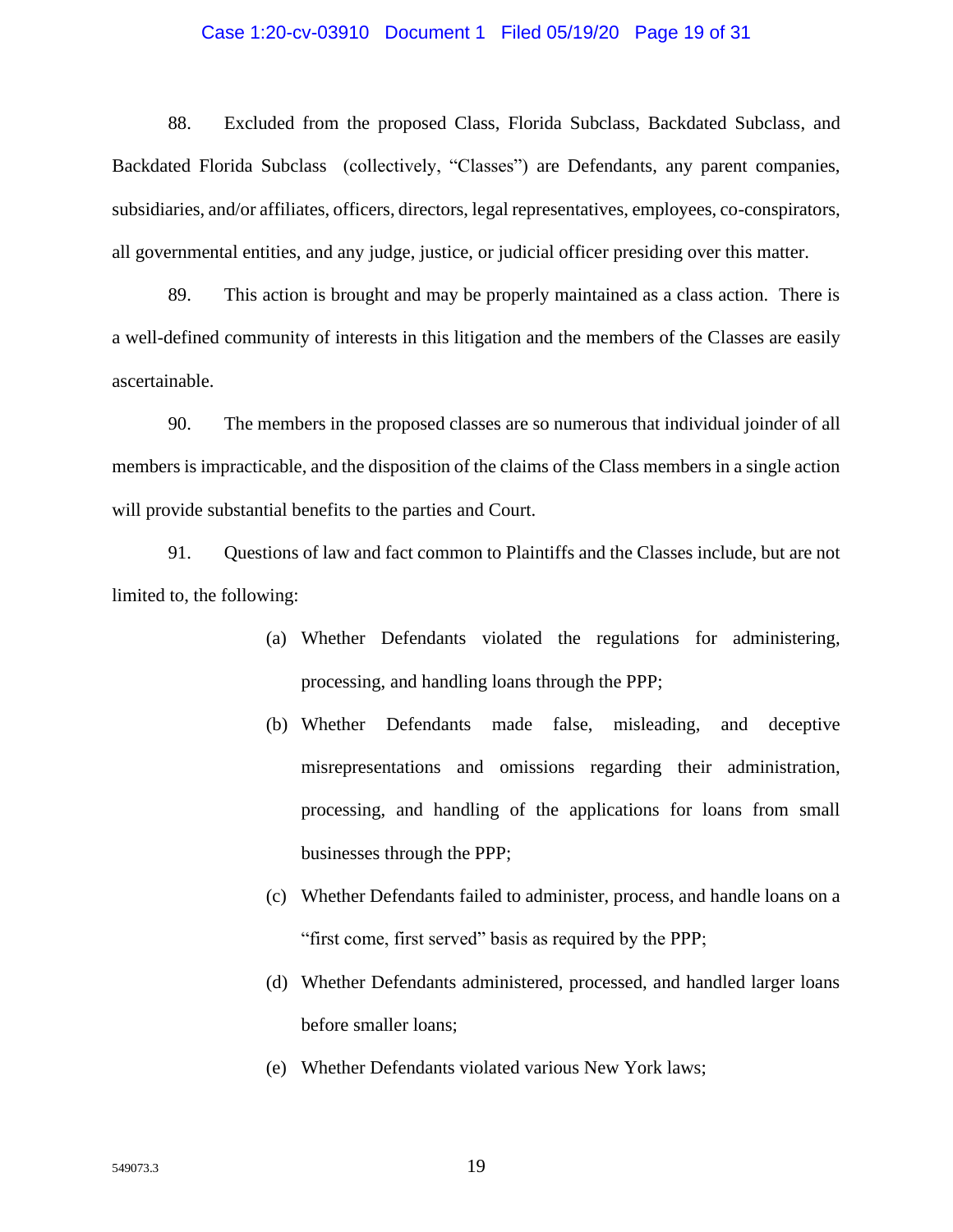- (f) Whether Defendants violated various Florida laws;
- (g) Whether Defendants fraudulently concealed material facts from their clients;
- (h) Whether Defendants' conduct was negligent per se;
- (i) Whether Defendants breached a fiduciary duty;
- (j) Whether Plaintiffs and members of the Classes are entitled to actual, statutory, and punitive damages; and
- (k) Whether Plaintiffs and the members of the Classes are entitled to declaratory and injunctive relief.

92. Defendants engaged in a course of common conduct that gave rise to the legal rights sought to be enforced by Plaintiffs individually and on behalf of the other members of the Classes. Identical statutory violations and business practices and harms are involved. Individual questions, if any, are not prevalent in comparison to the numerous common questions that dominate this action.

93. Plaintiffs' claims are typical of those of the members of the Classes because they are based on the same underlying facts, events, and circumstances relating to Defendants' conduct.

94. Plaintiffs will fairly and adequately represent and protect the interests of the Classes, have no interests incompatible with the interests of the Class, and have retained counsel competent and experienced in class action, consumer protection, and false advertising litigation.

95. Class treatment is superior to other options for resolution of the controversy because the relief sought for each member of the Classes is small such that, absent representative litigation, it would be infeasible for members of the Classes to redress the wrongs done to them.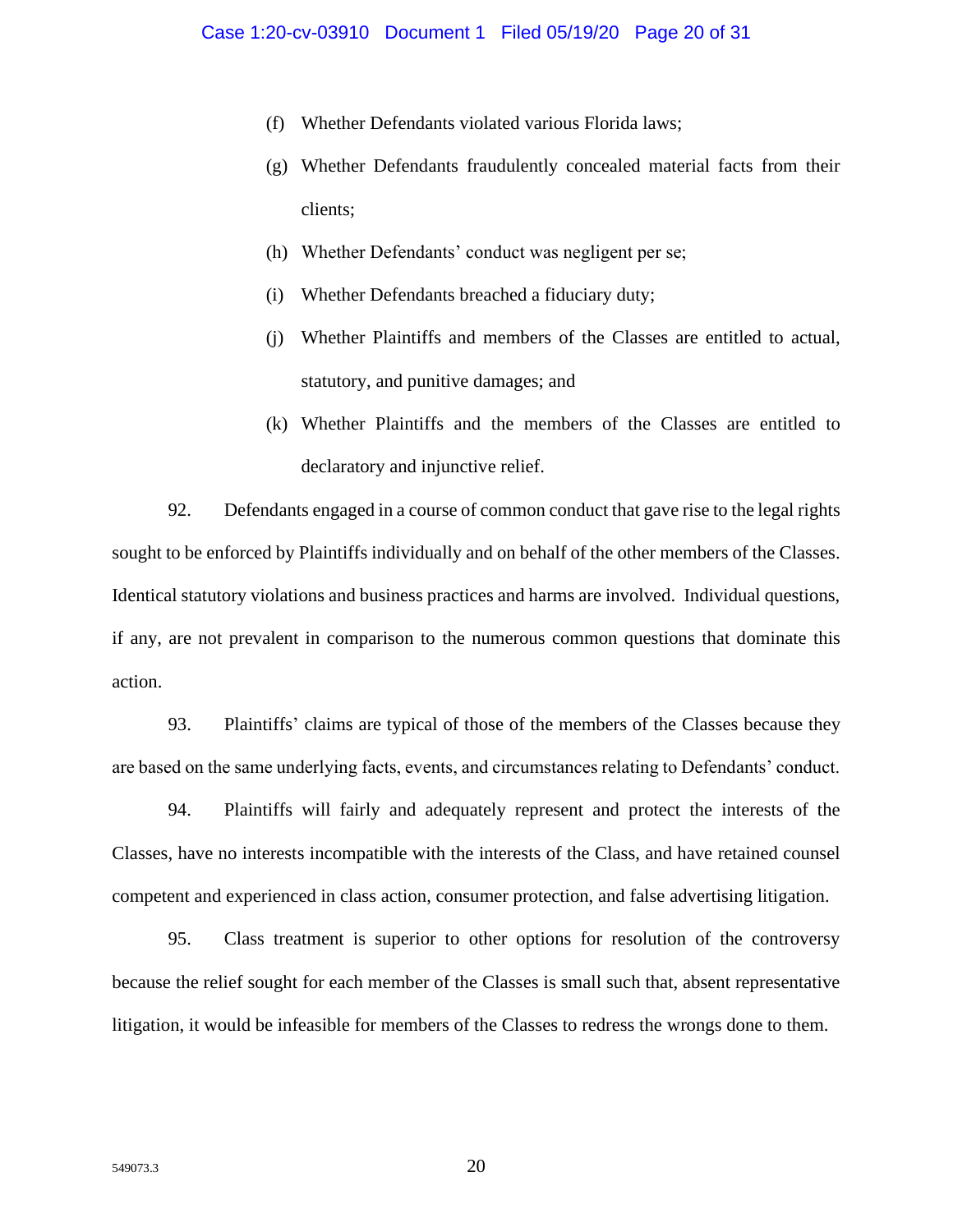### Case 1:20-cv-03910 Document 1 Filed 05/19/20 Page 21 of 31

- 96. Questions of law and fact common to the Classes predominate over any questions affecting only individual members of the Classes.
	- 97. As a result of the foregoing, class treatment is appropriate.

### **CLAIMS FOR RELIEF**

## **COUNT I Violation of the New York General Business Law, §349, Against Defendants on Behalf of the Class and Backdated Subclass**

98. Plaintiffs incorporate by reference and reallege each and every allegation contained above, as though fully set forth herein.

99. Plaintiffs and the Class are "persons" within the meaning of N.Y. Gen. Bus. §349(h).

100. Each Defendant is a "person, firm, corporation or association or agent or employee thereof" within the meaning of N.Y. Gen. Bus §349(b).

101. Under the New York Deceptive Act and Practices Statute, "[d]eceptive acts and practices in the conduct of any business, trade, or commerce or in the furnishing of any service" are unlawful. N.Y. Gen. Bus. §349.

102. Defendants engaged in deceptive acts and practices in the conduct of business, trade, and commerce by prioritizing larger business loans; not processing loan applications on a first come, first served basis, as required by the SBA; and by backdating the deposited funds and using the backdate to determine the deadline by which the funds needed to be used. Defendants' claims and misrepresentations about their compliance with applicable laws and regulations, including SBA rules and requirements, are untrue or misleading, as they failed to disclose that larger business loans were prioritized over small loans.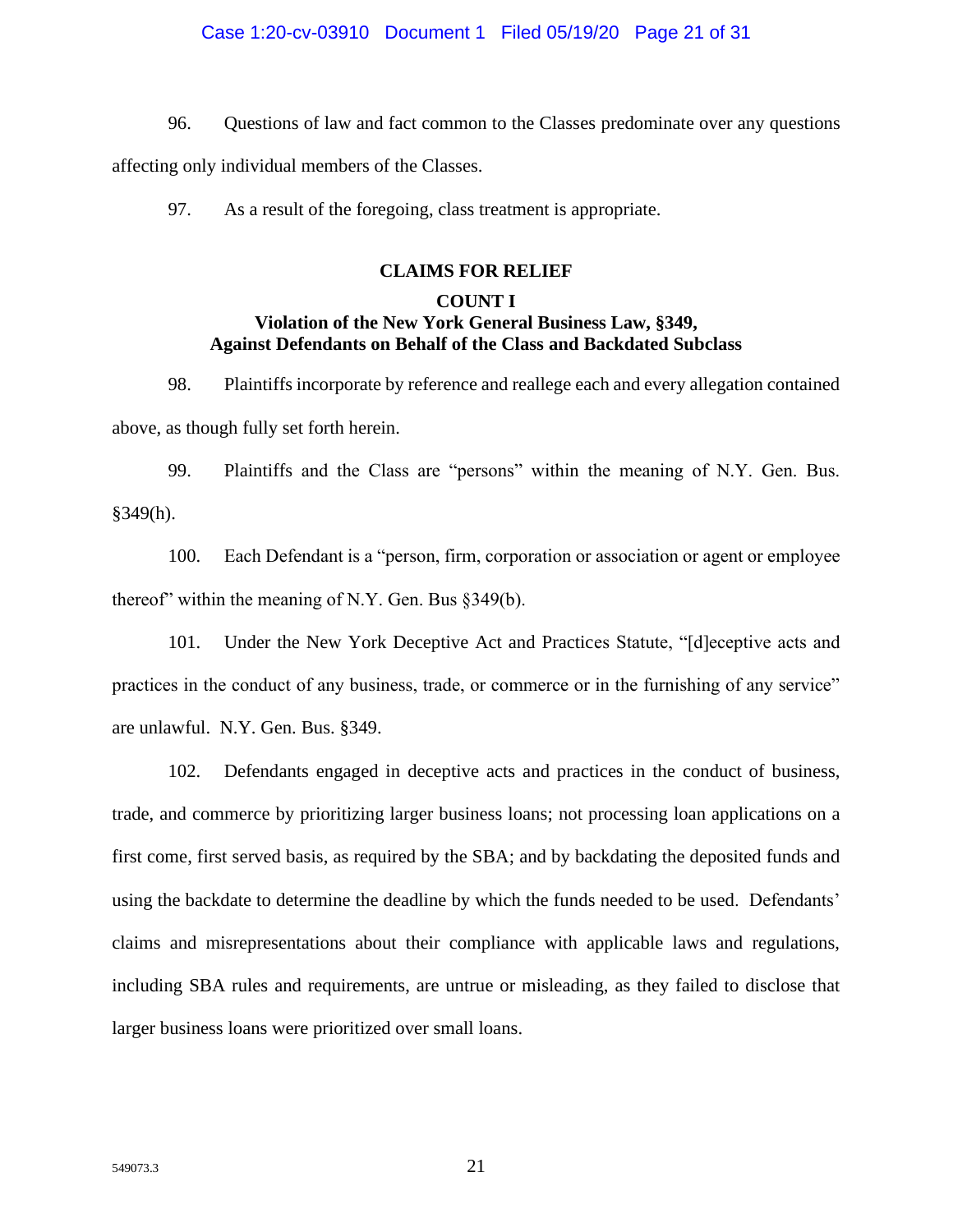#### Case 1:20-cv-03910 Document 1 Filed 05/19/20 Page 22 of 31

103. Defendants had exclusive knowledge of how they were going to administer, process, and handle the PPP loan applications and failed to disclose these facts despite having a duty to disclose this material information to Plaintiffs and the Class members.

104. Plaintiffs and the Class members were unaware and did not have reasonable means of discovering the material facts that Defendants misrepresented and failed to disclose.

105. Defendants' failure to disclose such material facts concerning how the PPP loans were going to be administered, processed, and handled was misleading in a material respect because a consumer acting reasonably under the circumstances would have been misled by Defendants' conduct.

106. Defendants' failure to disclose such material facts and their deceptive conduct induced Plaintiffs and the Class members to submit PPP loan applications to Defendants.

107. These acts and practices were consumer-oriented because they had a broad impact on consumers at large, affecting all of Defendants' customers whose loan applications were not granted, including customers in the State of New York.

108. As a direct and proximate result of Defendants' unlawful methods, acts, and practices, Plaintiffs and the Class members were injured because they submitted applications for loans through the PPP with Defendants and because they could only apply for such loans once, and were prevented from seeking assistance from another lender.

109. Defendants' acts and practices were willful and knowing.

110. Plaintiffs and the Class members are entitled to injunctive relief, recovery of actual damages or fifty dollars per violation, whichever is greater; treble damages up to one thousand dollars; and their reasonable costs and attorneys' fees. See N.Y. Gen. Bus. §349(h).

## **COUNT II Violation of the New York General Business Law, §350,**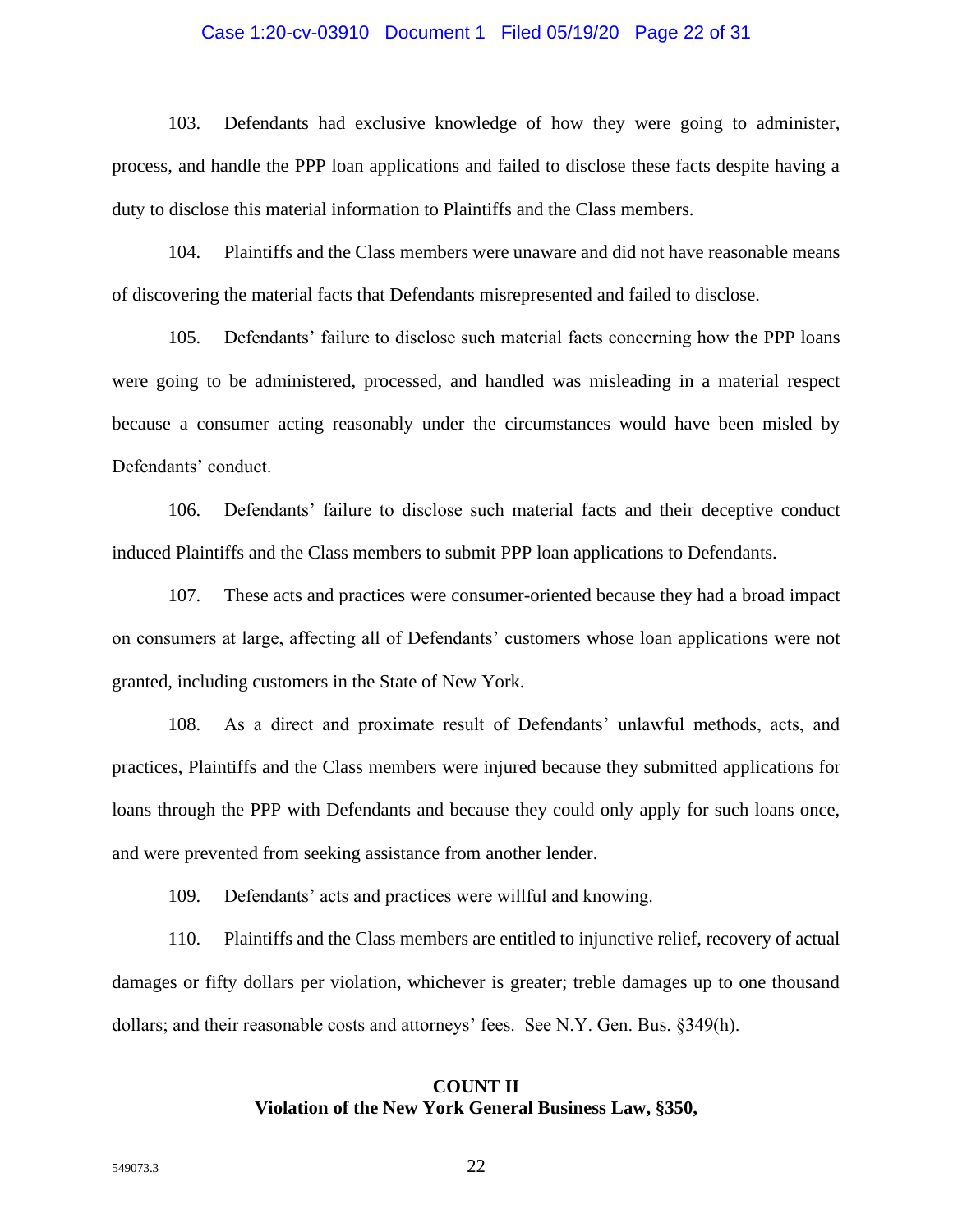#### Case 1:20-cv-03910 Document 1 Filed 05/19/20 Page 23 of 31

#### **Against Defendants on Behalf of the Class and Backdated Subclass**

111. Plaintiffs incorporate by reference and reallege each and every allegation contained above, as though fully set forth herein.

112. New York's False Advertising Law prohibits "[f]alse advertising in the conduct of any business, trade or commerce or in the furnishing of any service."

113. As set forth herein, Defendants' misrepresentations and omissions that they were working tirelessly to administer, process, and handle loan applications through the PPP in order to provide assistance to as many clients as possible and that they were otherwise following the requirements of the PPP were literally false, misleading, and likely to deceive the public.

114. Defendants made these material, untrue, and misleading statements and misrepresentations in their advertising, marketing, and soliciting of the PPP loans to Plaintiffs and the Class members. Defendants made these untrue and misleading statements and representations willfully, wantonly, and with reckless disregard for the truth.

115. Defendants' material misrepresentations were substantially uniform in content, presentation, and impact upon consumers at-large, including their customers who applied for loans through the PPP in the State of New York.

116. Plaintiffs and the Class members were induced to submit PPP loan applications with Defendants because of Defendants' advertising, marketing, and soliciting. They were injured because they relied upon Defendants' advertising, marketing, and soliciting and were injured because they submitted applications for loans through the PPP with Defendants and because they could only apply for such loans once, and were prevented from seeking assistance from another lender.

117. As a result of Defendants' unlawful deceptive acts and practices, Plaintiffs and the Class members are entitled to monetary, compensatory, treble and punitive damages; injunctive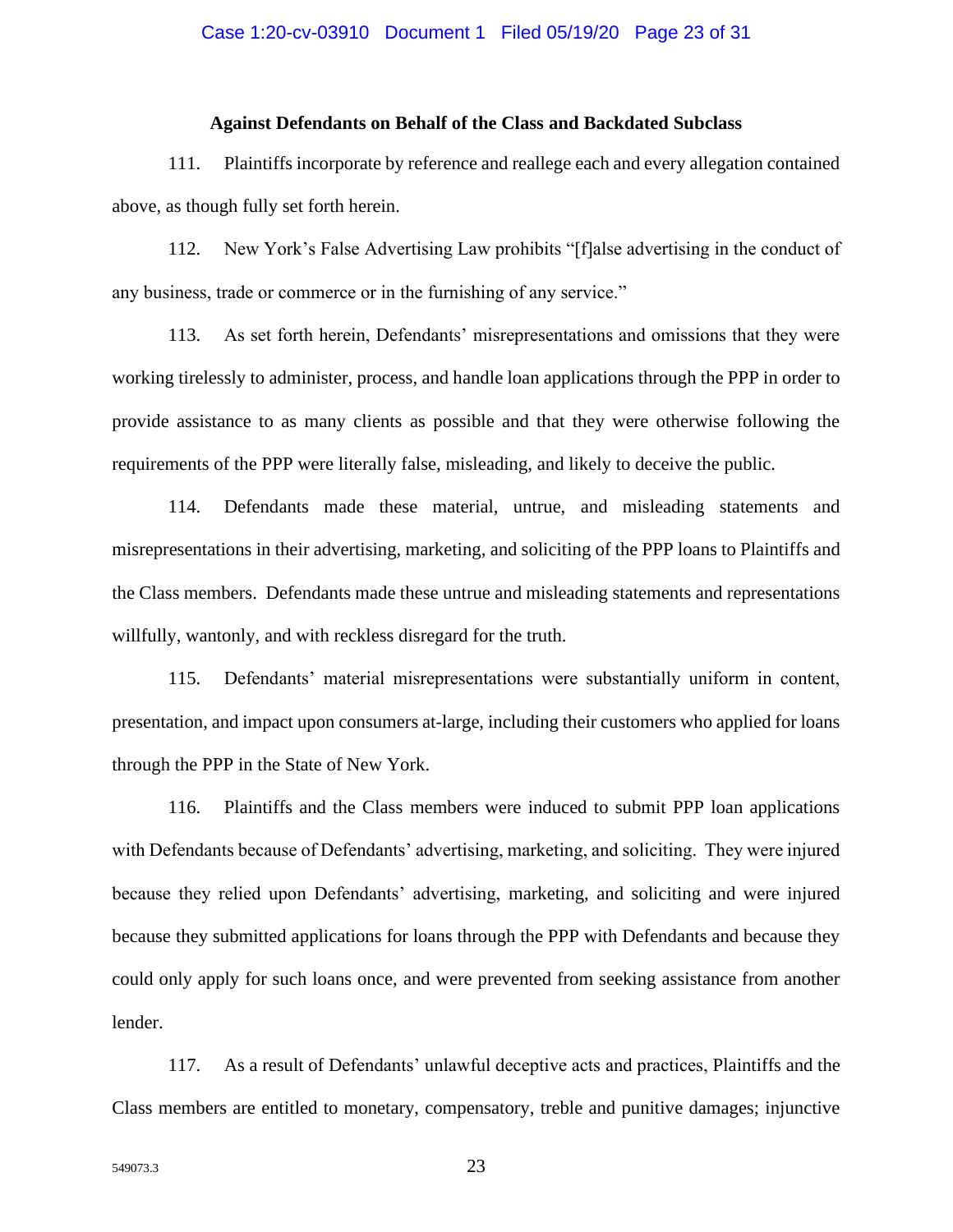relief, restitution, and disgorgement of all monies obtained by means of Defendants' unlawful conduct; and interest, attorneys' fees, and costs.

### **COUNT III**

## **Violation of the Florida Deceptive and Unfair Trade Practices Act, Fla. Stat. §501.201,** *Et Seq***., Against Defendants on Behalf of the Florida Subclass and Backdated Florida Subclass**

118. Plaintiffs incorporate by reference and reallege each and every allegation contained above, as though fully set forth herein.

119. This is an action for relief under the Florida Deceptive and Unfair Trade Practices Act ("FDUTPA"), Fla. Stat. §§501.201-501.213.

120. The purpose of the FDUTPA is "[t]o protect the consuming public and legitimate business enterprises from those who engage in unfair methods of competition, or unconscionable, deceptive, or unfair acts or practices in the conduct of any trade or commerce." Fla. Stat. §501.202(2).

121. Plaintiffs and each proposed member of the Subclass are "consumers." Fla. Stat. §501.203(7).

122. Florida Statute §501.203(8) defines "trade or commerce" as "the advertising, soliciting, providing, offering, or distributing, whether by sale, rental, or otherwise, of any good or service, or any property, whether tangible or intangible, or any other article, commodity, or thing of value, wherever situated. 'Trade or commerce' shall include the conduct of any trade or commerce, however denominated, including any nonprofit or not-for-profit person or activity." Fla. Stat. §501.203(8).

123. The advertising, soliciting, providing, or offering of the PPP funds by Defendants to Plaintiffs and the members of the Subclass is "trade or commerce" within the meaning of §501.203(8) of the Florida Statutes.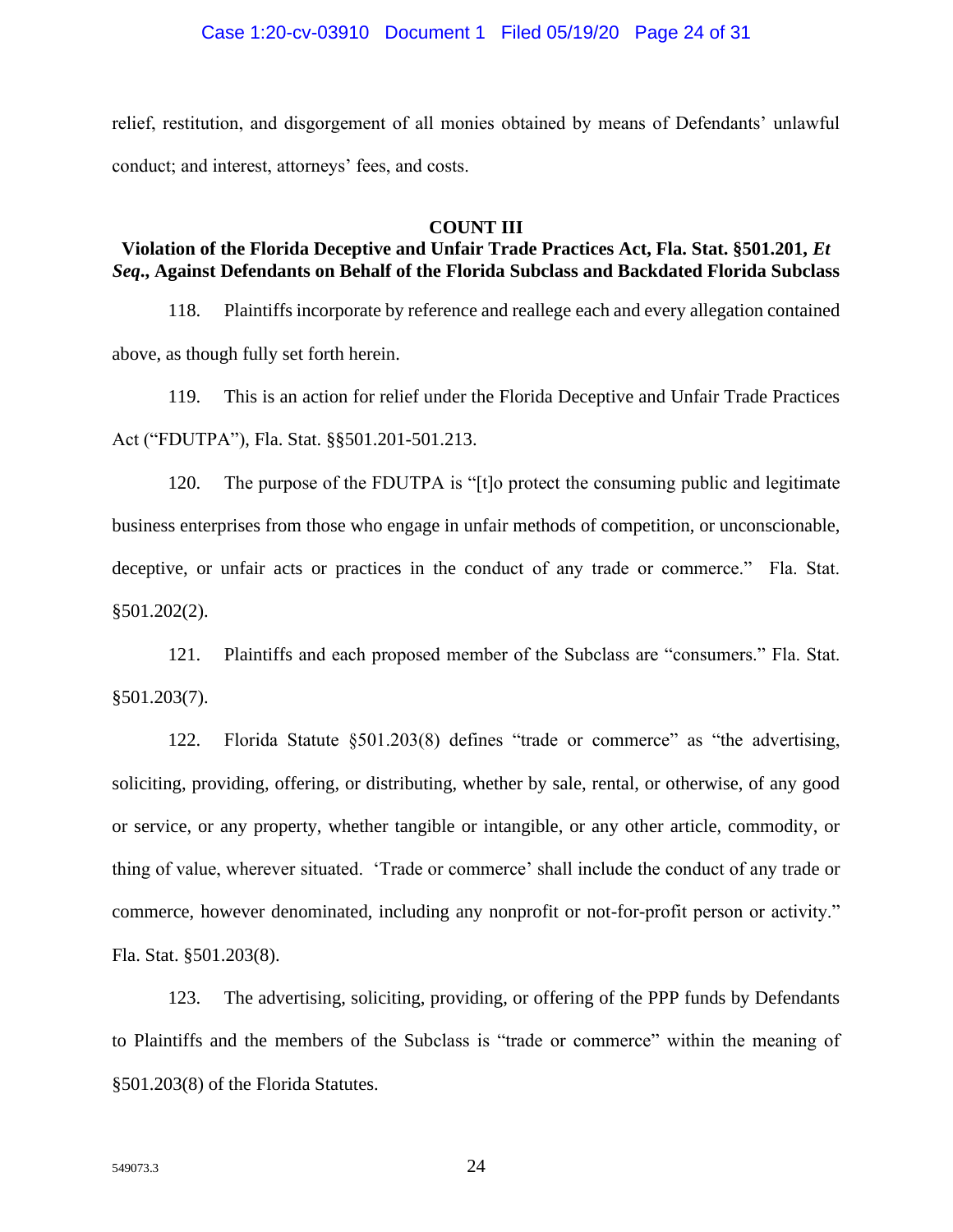#### Case 1:20-cv-03910 Document 1 Filed 05/19/20 Page 25 of 31

124. Florida Statute §501.204(1) provides that "[u]nfair methods of competition, unconscionable acts or practices, and unfair or deceptive acts or practices in the conduct of any trade or commerce are hereby declared unlawful."

125. In violation of the FDUTPA, the Defendants engaged in unfair, unconscionable, or fraudulent business practices by prioritizing the processing of larger loans over smaller ones, by backdating the deposited PPP funds and using the backdate to determine the deadline by which the funds needed to be used, and by asserting misleading and deceptive misrepresentations and omissions regarding their administration and handling of PPP loan applications. Defendants should have disclosed such information because they were in a superior position to know the facts regarding the true nature of how they were administering, processing, and handling the PPP loans. Plaintiffs and the members of the Subclass could not reasonably be expected to learn or discover such information before submitting their PPP loan applications.

126. Additionally, as set forth herein, Defendants' misrepresentations and omissions that they were working tirelessly to administer, process, and handle loan applications through the PPP in order to provide assistance to as many clients as possible and that they were otherwise following the requirements of the PPP were literally false, misleading, and likely to deceive the public.

127. Plaintiffs and the members of the Subclass seek actual damages, in the amount of money in their respective PPP loan applications, injunctive and declaratory relief, attorneys' fees, costs, and any other just and proper relief available under the law.

## **COUNT IV Fraudulent Concealment Against Defendants on Behalf of the Classes**

128. Plaintiffs incorporate by reference and reallege each and every allegation contained above, as though fully set forth herein.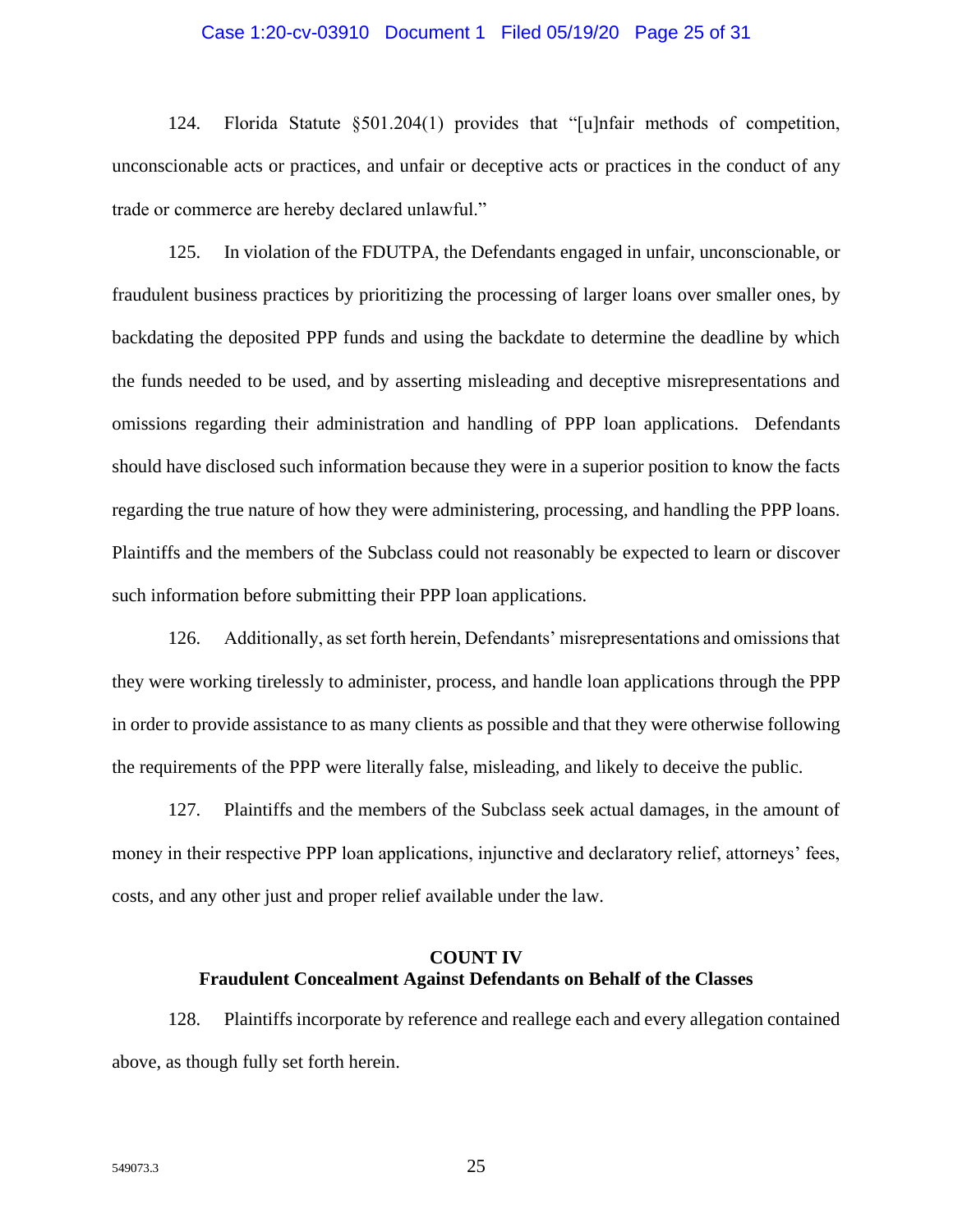#### Case 1:20-cv-03910 Document 1 Filed 05/19/20 Page 26 of 31

129. Defendants fraudulently concealed material facts they had a legal duty to disclose to Plaintiffs and the Class members regarding their administration, processing, and handling of the loans through the PPP. These material facts known by Defendants were:

- (a) The order of how applications for loans through the PPP would actually be processed and granted;
- (b) That the processing and granting of larger loans would be given priority over smaller loans or loans where there was greater exposure to the bank over loans where there was less exposure; and
- (c) The applications for loans through the PPP would not be processed or granted in accordance with the PPP.

130. Defendants intentionally and knowingly omitted this information to induce Plaintiffs and the Class members to submit applications for loans through the PPP with them.

131. Defendants knew the concealment or nondisclosure of these facts regarding the true nature of how the PPP loan applications were going to be administered, processed, and handled were material to their clients because they contradicted the representations made by Defendants in their statements and marketing.

132. Defendants had a legal duty to disclose this information because Defendants knew the representations made in their statements and marketing created a false impression unless these omitted material facts were disclosed to Plaintiffs and the Class members, especially as the SBA was stating loans would be processed by banks on a first-come, first-serve bases.

133. Plaintiffs and the Class members had no knowledge of the true nature of how the PPP loan applications were going to be administered, processed, and handled based on Defendants' fraudulent concealment and nondisclosures, and they had no ability to discover the omitted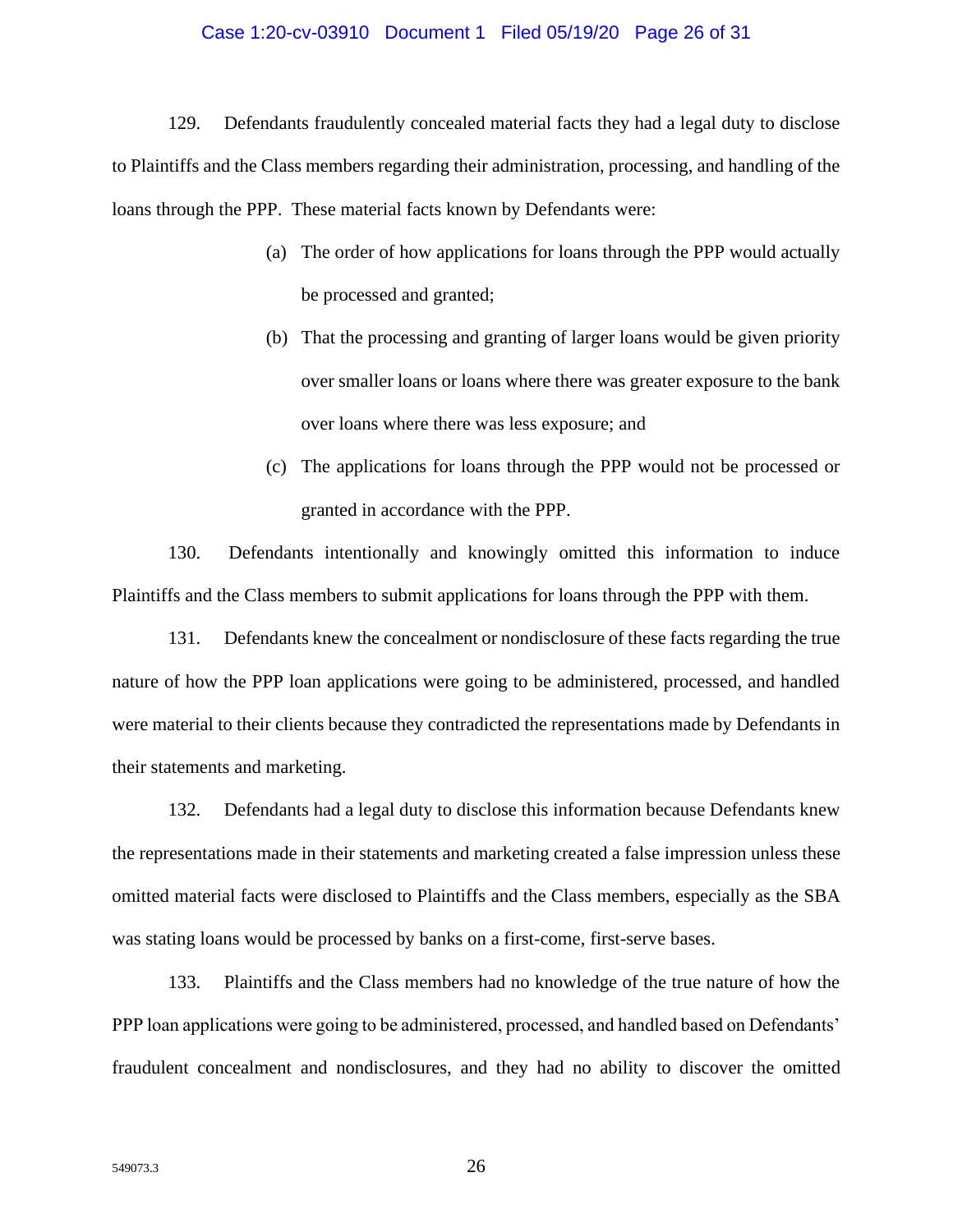#### Case 1:20-cv-03910 Document 1 Filed 05/19/20 Page 27 of 31

information prior to submitting their loan applications. Given the deceptive manner in which Defendants chose to omit or not disclose material information concerning the true nature of how they were administering, processing, and handling PPP loan applications, Plaintiffs and the Class members were injured.

134. As a direct and proximate result of Defendants' conduct, Plaintiffs and the Class members suffered actual damages in that they submitted applications for loans through the PPP with Defendants and because they could only apply for such loans once, and were prevented from seeking assistance from another lender.

135. Plaintiffs and the Class members seek injunctive and declaratory relief, attorneys' fees, costs, and any other just and proper relief available under the law.

## **COUNT V Breach of Fiduciary Duty Against Defendants on Behalf of the Classes**

136. Plaintiffs incorporate by reference and reallege each and every allegation contained above, as though fully set forth herein.

137. The Defendants owed and owe Plaintiffs and the Class members fiduciary obligations as there was no arms-length transaction. Defendants failed to provide Plaintiffs and the Class with sufficient information that would disclose Defendants practice or policy to not follow the SBA regulations and requirements for PPP loans.

138. By reason of their fiduciary relationships, the Defendants owed and owe Plaintiffs and the Class members the highest obligation of good faith, fair dealing, loyalty, and due care.

139. The Defendants violated and breached their fiduciary duties to Plaintiffs and the Class members.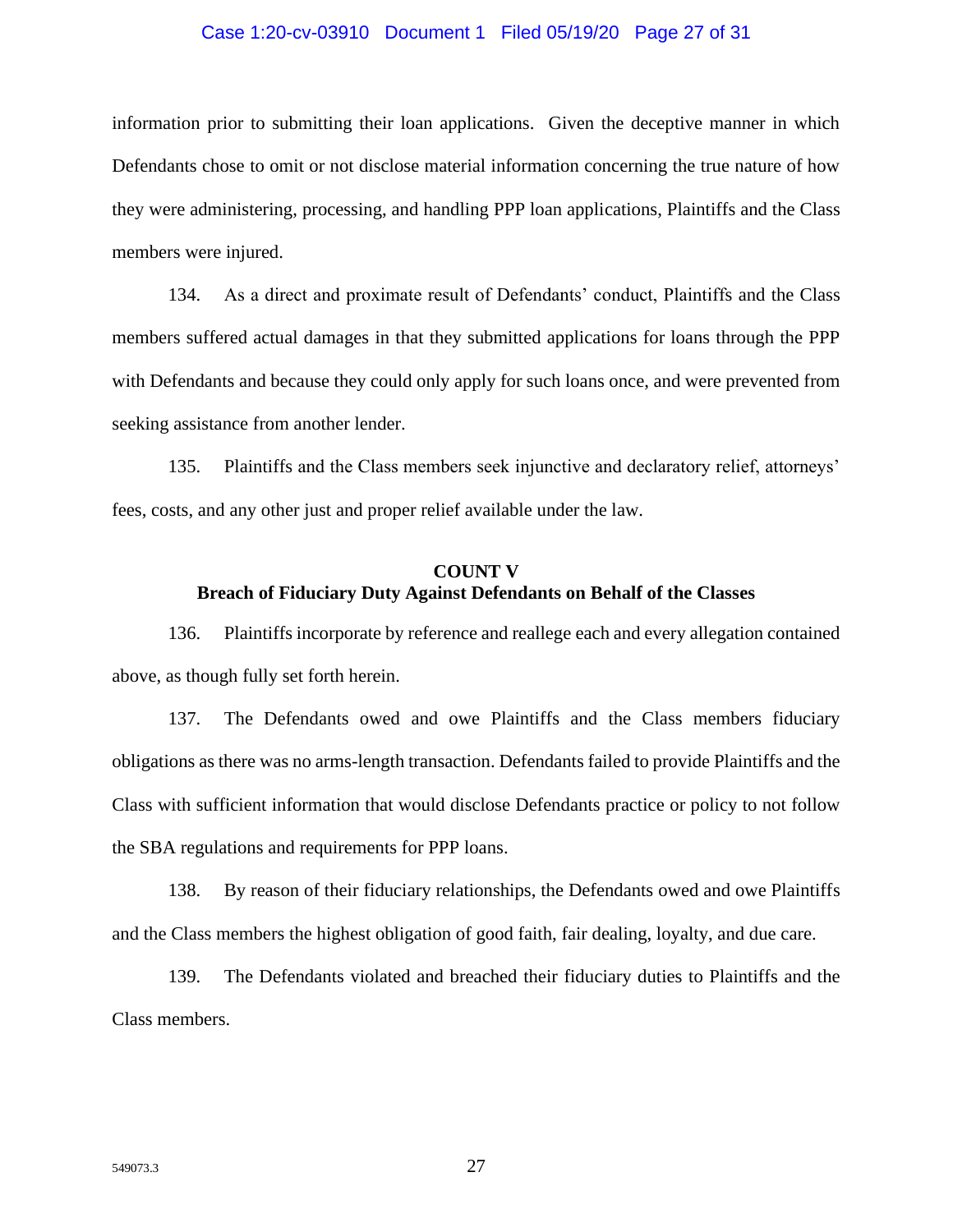#### Case 1:20-cv-03910 Document 1 Filed 05/19/20 Page 28 of 31

140. Defendants' made false, misleading, and deceptive misrepresentations and omissions regarding their administration, processing, and handling of the applications for loans from small businesses through the PPP.

141. Additionally, Defendants unjustly profited from the administration, processing, and handling of loans through the PPP as they received origination fees based on the loan amounts. Consequently, as alleged herein, Defendants prioritized larger loans- and thus larger fees- over smaller loans.

142. As a direct and proximate result of the Defendants' breaches of their fiduciary obligations, Plaintiffs and the Class members have sustained significant damages, as alleged herein. As a result of the misconduct alleged herein, Defendants are liable to Plaintiffs and the Class members.

143. Plaintiffs and the Class members seek declaratory relief, attorneys' fees, costs, and any other just and proper relief available under the law.

# **COUNT VI Negligence Against Defendants on Behalf of the Classes**

144. Plaintiffs incorporate by reference and reallege each and every allegation contained above, as though fully set forth herein.

145. Defendants' conduct is negligence per se.

146. As set forth above and below, Defendants violated their statutory duties under numerous statutes, including the violations of New York and Florida law alleged herein.

147. Additionally, Defendants breached duties set forth in SBA regulations, including ethical requirements set forth in 13 CFR Part 120.140: (a) "[no] real or apparent conflict of interest with a small business with which [they are] dealing;...(f) "engag[ing] in conduct reflecting a lack of business integrity or honesty;...(j)(1) [not disclosing] that a loan will reduce the exposure of a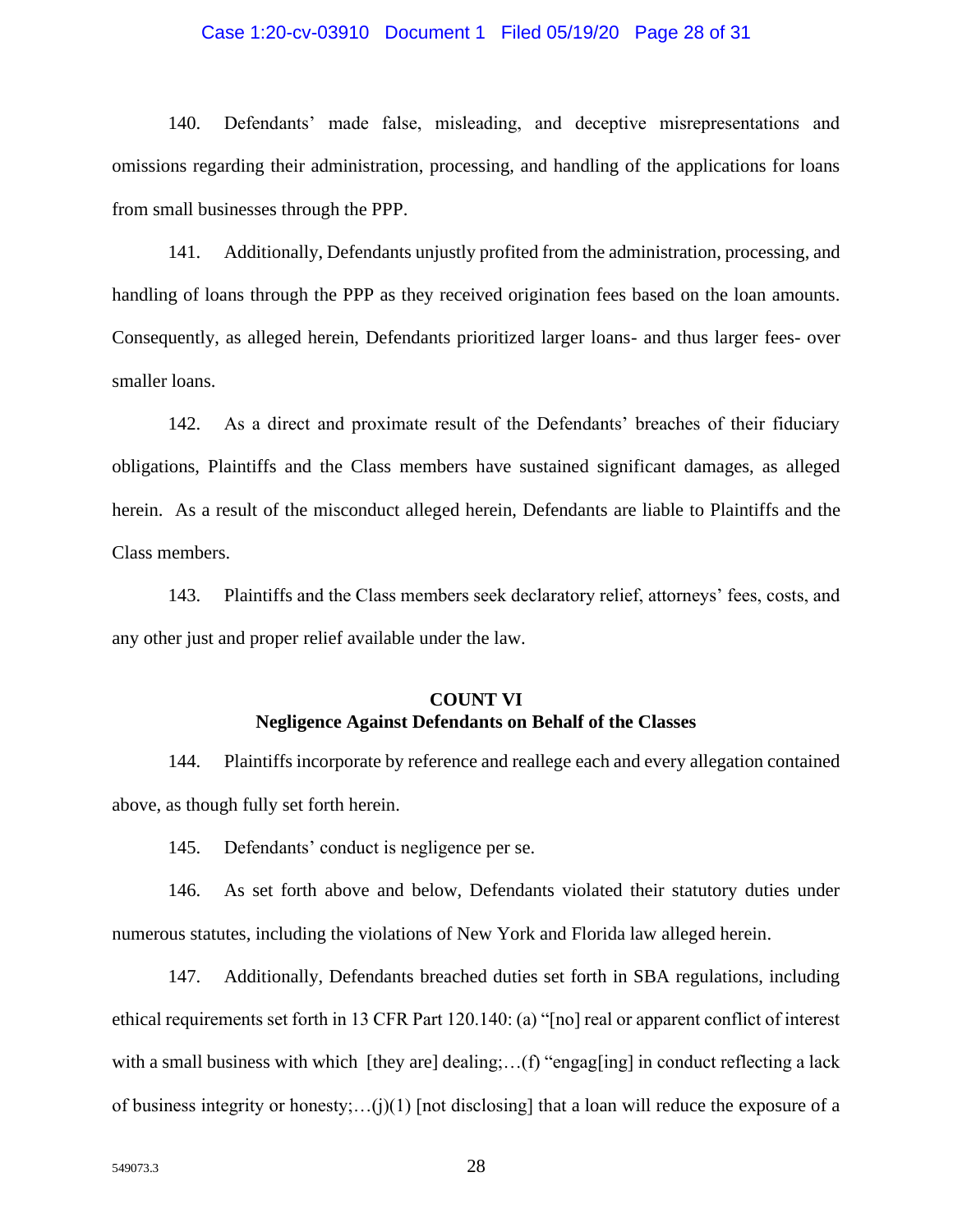#### Case 1:20-cv-03910 Document 1 Filed 05/19/20 Page 29 of 31

[bank]; or (1) engag[ing] in any activity which taints [their] objective judgment in evaluating the loan."

148. Defendants' violations of such statutes and regulations is negligence per se and was a substantial factor in the harm suffered by Plaintiffs and the Class members, including their submission of applications for loans through the PPP with Defendants who violated the "first come, first served" basis for processing loan applications, as dictated by the PPP, when they processed larger loans ahead of smaller loans.

149. As set forth above, such laws were intended to ensure that a company's claims about its services are truthful and accurate and that they engaged in business in an ethically and honest manner.

150. By virtue of Defendants' negligence, Plaintiffs and the Class members have been damaged in an amount to be proven at trial or alternatively, seek rescission and disgorgement under this Count.

#### **JURY DEMAND**

Plaintiffs demand a trial by jury on all issues so triable.

#### **PRAYER FOR RELIEF**

Wherefore, Plaintiffs, individually and on behalf of all others similarly situated, respectively requests relief against Defendants as set forth below:

A. An order certifying one or more classes as defined above, appointing Plaintiffs and their counsel to represent the Class;

B. An order requiring Defendants to bear the costs of class notice;

C. An order enjoining Defendants from administering, processing, or handling loans through the PPP inconsistent with or in violation of the PPP;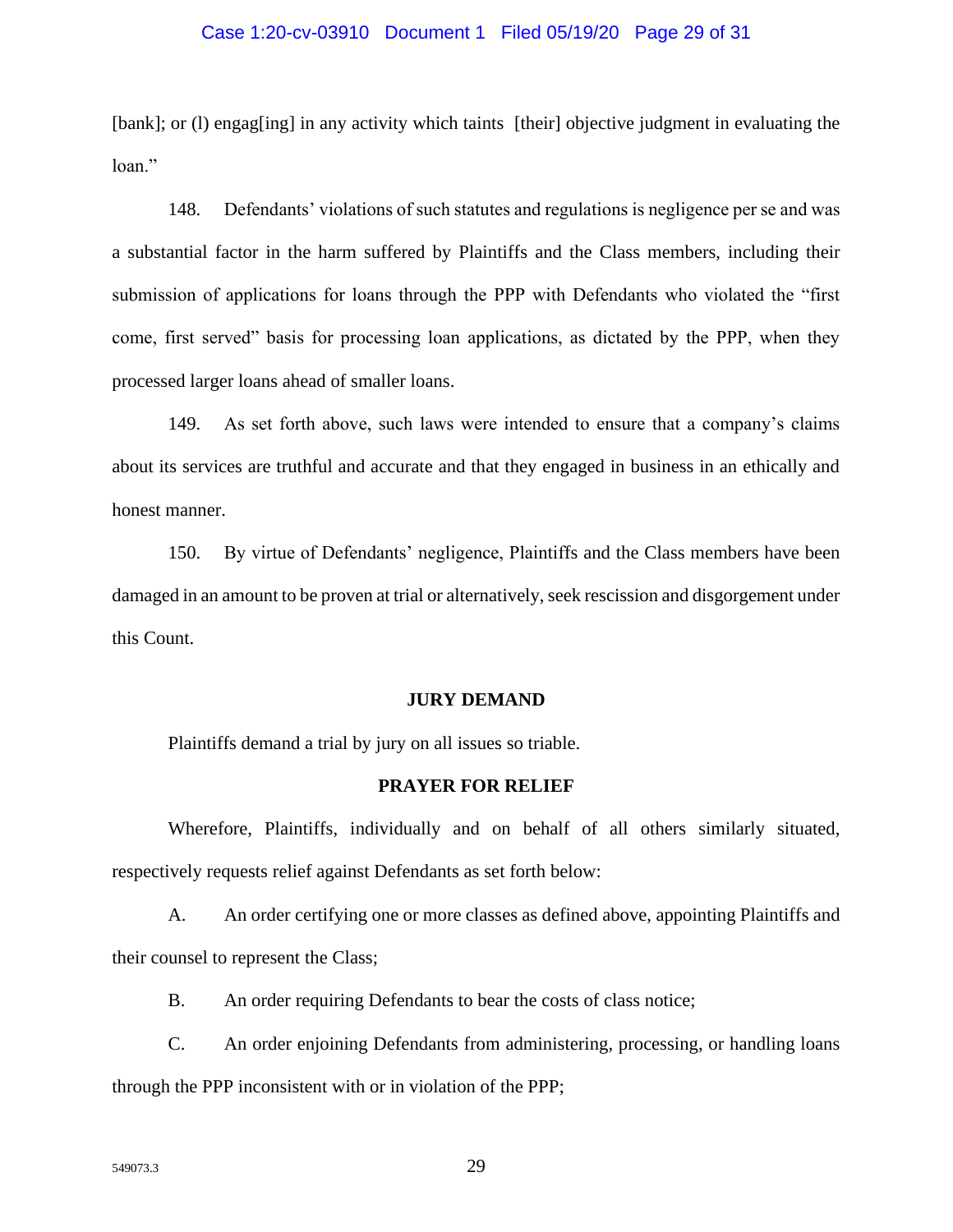### Case 1:20-cv-03910 Document 1 Filed 05/19/20 Page 30 of 31

D. An order awarding declaratory relief, and any further retrospective or prospective injunctive relief permitted by law or equity, including enjoining Defendants from continuing the unlawful practices as alleged herein, and injunctive relief to remedy Defendants' past conduct;

E. An order requiring Defendants to disgorge or return all monies, revenues, and profits obtained by means of any wrongful or unlawful act or practice;

F. An order requiring Defendants to pay punitive damages on any count so allowable;

G. An order requiring Defendants to pay all actual and statutory damages permitted under the counts alleged herein;

H. An order requiring Defendants to pay punitive damages on any count so allowable;

I. An order awarding attorneys' fees and costs, including the costs of pre-suit investigation, to Plaintiffs and the Class members; and

J. An order providing for all other such equitable relief as may be just and proper.

### Dated: May 19, 2020 GREG COLEMAN LAW PC

By: s/ Alex R. Straus Alex R. Straus (NY Bar No. 5175419) 16748 McCormick Street Los Angeles, CA 91436 Telephone: (917) 471-1894 E-mail: alex@gregcolemanlaw.com

LOCKRIDGE GRINDAL NAUEN P.L.L.P. Robert K. Shelquist Rebecca A. Peterson 100 Washington Avenue South, Suite 2200 Minneapolis, MN 55401 Telephone: (612) 339-6900 Facsimile: (612) 339-0981 E-mail: rkshelquist@locklaw.com rapeterson@locklaw.com